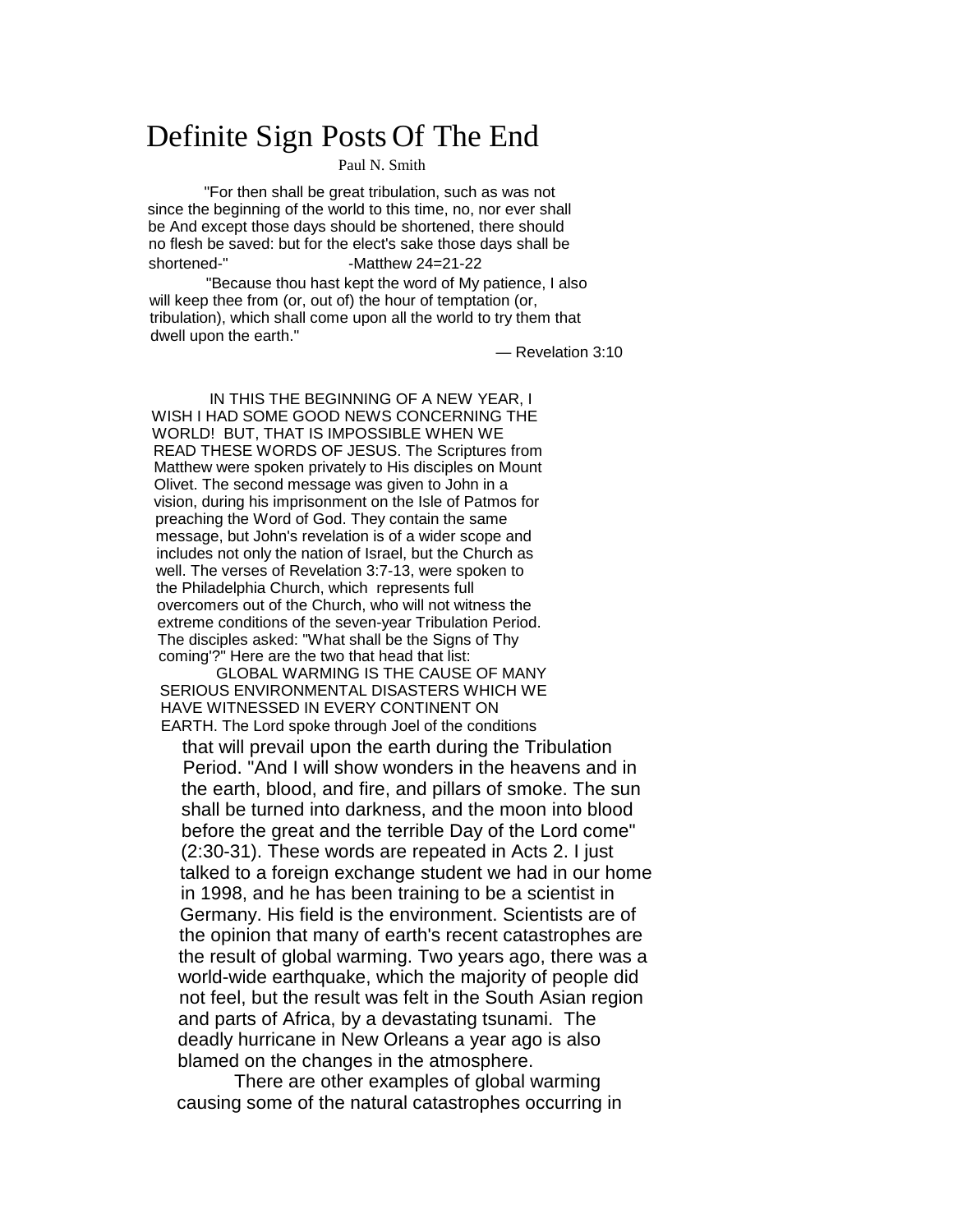many countries of the world. The most notable of these events is the drought conditions found around the globe. More than half of the U.S. suffered from drought and abnormal dryness during 2006. Other areas had devastating floods. In Hawaii, the island's famous coral reefs are being destroyed by extreme heat. There are many news articles from day to day, telling of unusual conditions in the atmosphere. In the Arctic, glaciers are melting at an alarming rate, upsetting ecology in that region. The young man I spoke with said that within the next decade, many more unusual events will occur, bringing the sensitive balance of nature into a dangerous level. Scientists around the world are aware of this; the Bible has predicted these things, and yet the majority of people, including Christians, seem to be oblivious to this great sign of the end-time. Paul wrote to the Thessalonians that many would be sleeping in this day and he "hit it on the head."

Another news program I saw recently, described the drying up of the Dead Sea in the Jordan region. Many tourists travel there each year to take salt baths for

various physical ailments. Several spas are located along the beach, and clients had been able to walk down to the water. Now, they must use vehicles to get to the bathing spots. The water is receding at an alarming rate.

We quote from another news source: In Africa, already the poorest continent on earth, natural disasters, extreme weather, floods and droughts have been common but the severity of the wet and dry periods are intensifying with disastrous results. Massive droughts in the Horn of Africa in the past year killed much of the region's wildlife and disrupted the migration patterns of animals and birds. In Kenya, soaring temperatures and drought drove herdsmen to war over the few surviving cattle On the other hand in Ethiopia the extreme drought was broken by torrential rain and devastating flooding, drowning more than 800 people.

In Alaska there has been millions of dollars of damage to buildings and roads caused by melting permafrost. The region has been blighted by the world's largest outbreak of spruce bark beetles, normally confined to warmer climes. Last year, the largest river in the world, the Amazon, was reduced to a trickle in some areas by an unprecedented drought. Sand banks have already appeared in the deltas of the Amazon.

In the Peruvian Andes, the alpacas that have provided indigenous farmers with a means of survival have died in cold snaps where temperatures plummeted to -30° C In the summer, melted glaciers revealed rock faces burnt red by their first contact with direct sunlight.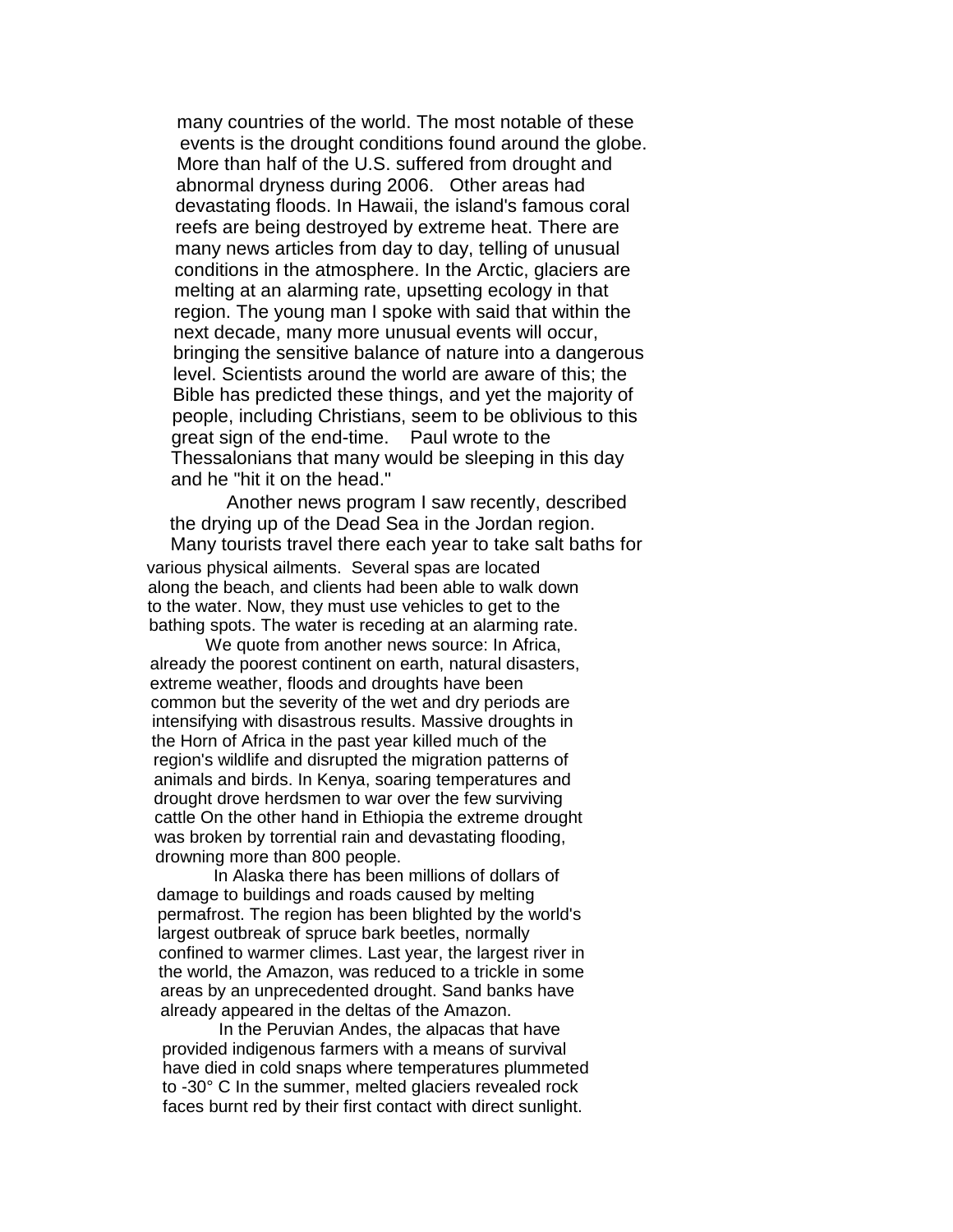In Australia, large sections which are traditionally productive agricultural regions are drying up. Farmers are being forced to buy water and truck it to their farms. Drought is rampant from one end of the nation to the other; the driest region is Western Australia, the worst on rppord

'In Asia climate change is notably evident. Rivers in Afghanistan have dried up. Crops in India have failed so consistently that farmers are committing suicide. Potentially the worst damage is occurring in the Himalayas, where glaciers are melting. Several glacier lakes have already burst in Nepal and Bhutan. The disappearance of glaciers could dry up major rivers as far away as China, India and Vietnam.

POPULATION MILESTONE IN USA RAISES FEARS. Last October, 2006, America's population reached 300 million people, causing a stir among environmentalists. People in the United States are consuming more - more food, more energy, more natural resources. Open spaces are shrinking, and traffic in many areas is dreadful. One reason for concern is where people are locating. "If people remained in thriving existing communities, we can easily sustain that growth and create a more efficient economy without sacrificing the environment," said Michael Replogle, transportation director for environmental Defense, a New York-based advocacy group.

Replogle went on to say that this has not been the American way. Instead, the country has fed its appetite for big houses, big yards, cul-de-sacs and strip malls. In a word, "Sprawl." People are moving to the suburbs of large cities. This means that people have spread out, which requires more vehicles and more vehicle miles traveled. A little more than half the U.S. population is clustered in counties along the coasts, including those along the Gulf of Mexico and the Great Lakes. "In New York City, people tend to think of that as an urban jungle, but the environmental impact per capita is quite low," said Carlos Restrepo, a research scientist at New York University. "It tends to be less than it is for someone who lives in the suburbs with a big house where they need more than one car." There are some 11 to 12 million illegal immigrants in the U.S. The U.S. is the third largest country in the world, behind China and India. The U.S. is the fastest-growing of the industrialize nations, adding about 2.8 million people per year. "It's not the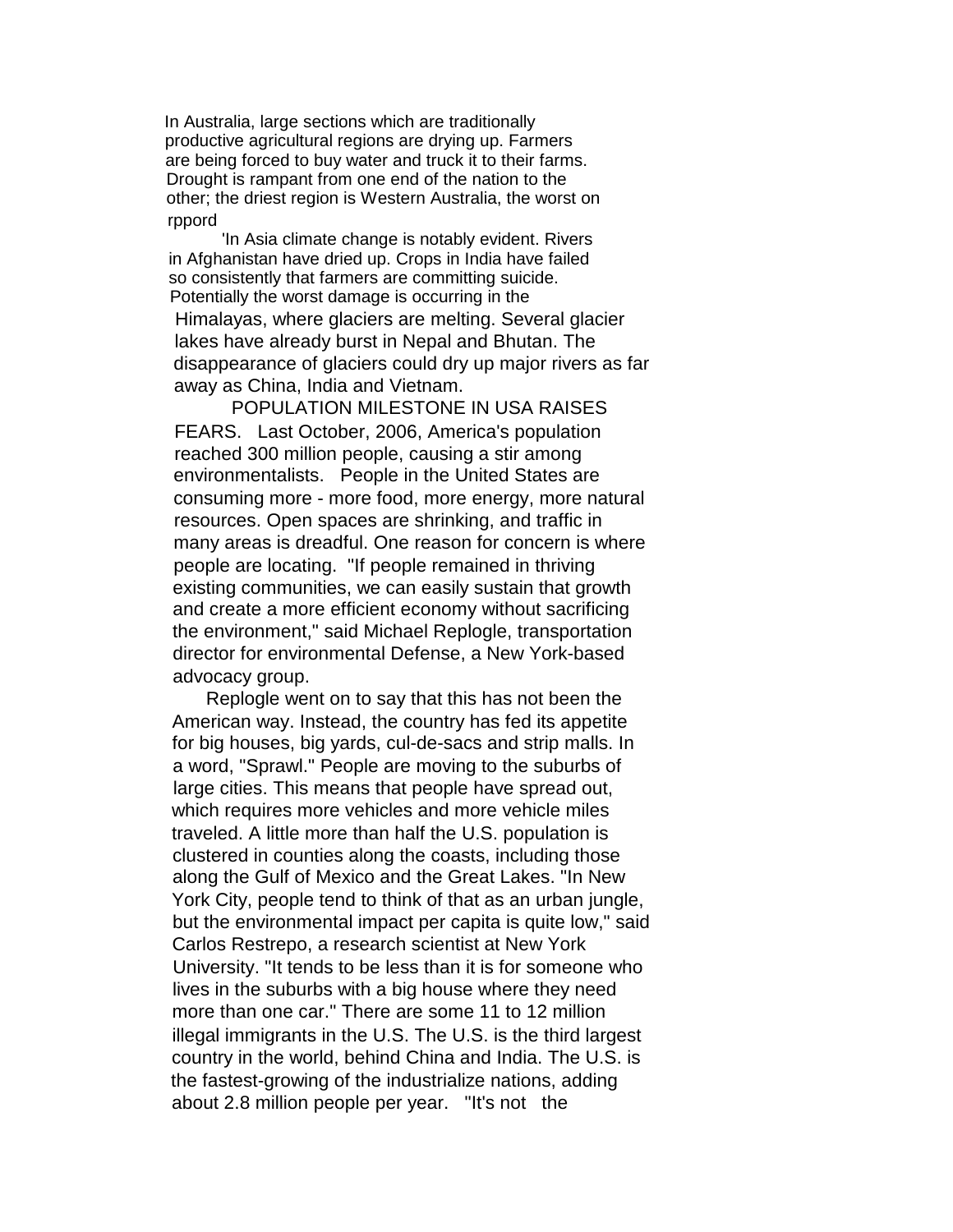population, but it's the consumption that is doing us in," said William Frey, at Brookings Institution, "These are luxuries we have been able to support until now. But we're not going to be able to do it forever."

THE OTHER GREAT SIGN CONCERNS THE MIDDLE EAST, NOTABLY ISRAEL. This region has been likened to a powder keg, ready to explode into allout war. I believe that it has only been God's timing which has forestalled such conflict. World leaders are also concerned about the future of the Middle East. Saudia Arabia's king warned recently that all of the Middle East is threatened by escalating conflicts around the region, from spiraling sectarian violence in Iraq to rising tensions in Lebanon to fighting among Palestinians.

"Our Arab region is surrounded by dangers," King Abdullah said at the opening of a summit for leaders of the oil-rich Arab nations around the Persian Gulf. "It is like a keg of gunpowder waiting for a spark to explode." The two-day meeting of the six Gulf Cooperation Council nations is focusing on how to head off wider strife exploding from those conflicts, or the nuclear standoff between a defiant Iran and the West. The leaders of the nations attending urged the Bush administration to engage Syria and Iran in a diplomatic effort to stabilize Iraq. In a follow-up story, Iran's foreign minister has said that Teheran would help U.S. troops withdraw from neighboring Iraq, but only if Washington makes some tough policy changes. Iran's offers do not seem to have tempted gulf neighbors who are apparently more worried about the dangers of living near Iran's nuclear facilities, especially amid threats by Washington and Israel to use military force to destroy them.

THE U.N. SECURITY COUNCIL VOTED UNANIMOUSLY TO IMPOSE SANCTIONS ON IRAN FOR REFUSING TO SUSPEND URANIUM ENRICHMENT, INCREASING PRESSURE ON THE GOVERNMENT TO PROVE THAT IT IS NOT TRYING TO MAKE NUCLEAR WEAPONS. Iran immediately rejected the resolution. The resolution orders all countries to stop supplying Iran with materials and

technology that could contribute to its nuclear and missile programs. It also freezes Iranian assets of 10 key companies and 12 individuals related to those programs. Iran repeatedly insisted that its nuclear program is intended to produce energy for peaceful purposes. The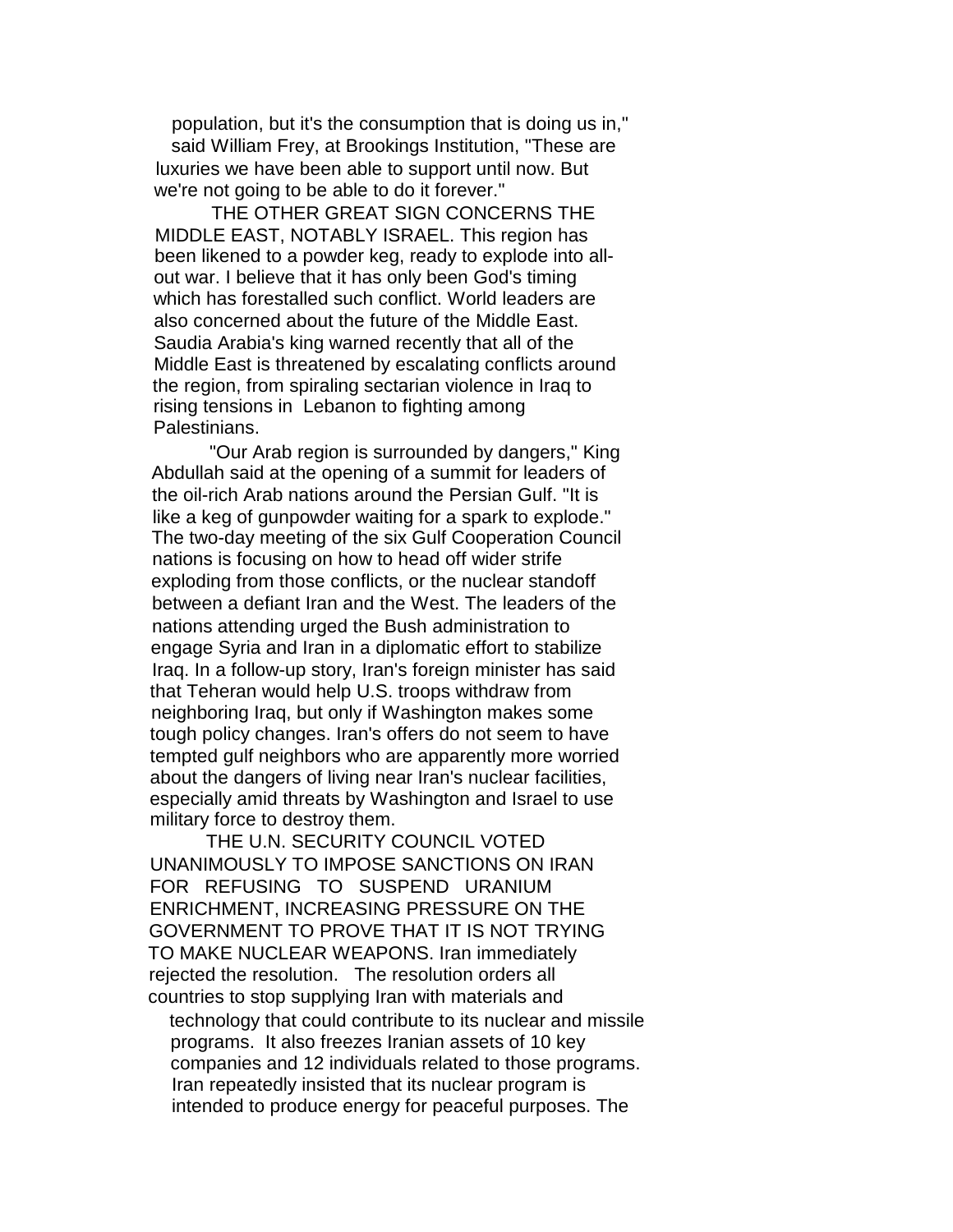Americans and Europeans suspect its ultimate goal is the production of weapons. The U.S. said it hopes the resolution will clear the way for tougher measures by individual countries, particularly Russia.

ISRAEL CONSIDERS IRAN ITS SINGLE GREATEST THREAT. Iran's President Mahmoud Ahmadinejad has called for the Jewish state's destruction. Mark Regev, a foreign ministry spokesman said the vote was "an important first step in preventing Iranian nuclear proliferation. The scenario in the Middle East is frightening when considering the fact of how easy it would be for Iran to drop a nuclear bomb in the middle of Jerusalem. This would bring a retaliatory strike from Israel and the U. S. on Iran, with the fallout affecting neighboring nations. But, this probably will happen, bringing in other nations to the conflict. Thus the need for a international peace agreement.

THE PEACE TREATY IS ON THE WAY. Israel and the Palestinians seem to be resuming peace talks after many years of hostility and distrust. Israel agreed recently to release \$100 million dollars in frozen funds to Palestinian President Mahmoud Abbas and to ease West Bank travel restrictions - goodwill gestures that revived hopes for a resumption of peace talks. Prime Minister Ehud Olmert made the promises in a two-hour meeting with Abbas at the Israeli leader's official residence. It was the first meeting between the two in 22 months. Olmert and Abbas failed to agree on a key issue - a prisoner swap - but decided to set up a committee to study it further. This is encouraging, but we fear that things will change soon. The balance between hostilities and peace is very sensitive, and it could tip toward all-out war overnight.

"BUT OF THE TIMES AND THE SEASONS, BRETHREN, YE HAVE NO NEED THAT I WRITE UNTO YOU . . . FOR WHEN THAY SHALL SAY, PEACE AND SAFETY; THEN SUDDEN DESTRUCTION COMETH UPON THEM, AS TRAVAIL UPON A WOMAN WITH CHILD; AND THEY SHALL NOT ESCAPE." (I Thessalonians 5:1-3). The Apostle Paul also said in this letter that the Day of the Lord would come as 9 thief in the night; most people will be asleep and unaware of what is happening. These Thessalonian saints knew these things perfectly, Paul said. Now, here is an important truth. The Thessalonian church represents full overcomers out of the Church who will be waiting for the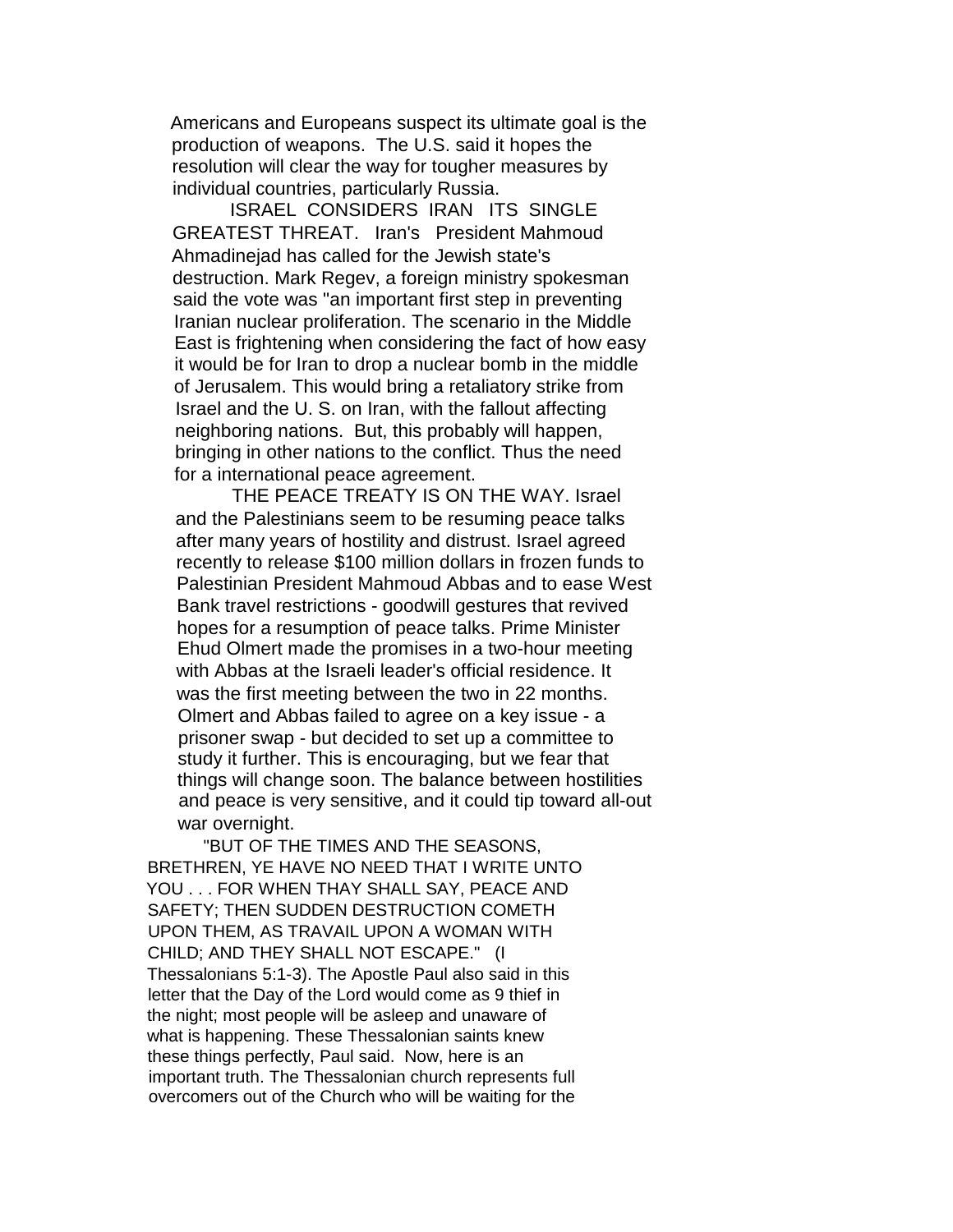Lord to return. There is a small group today who hold tightly to the fact that Jesus will soon take His throne in heaven and begin to reign over the earth. This company will reign with Christ, also wearing crowns, and sitting on thrones. Two of the seven churches in Revelation 2 and 3, constitute this group who will reign with Christ - Smyrna and Philadelphia. The Smyrna church represents those overcomers who have died, and await their glorified bodies. Philadelphians represent those who will be alive and remain unto the coming of the Lord. The Smyrnians have crowns of life, and Jesus said to the Philadelphia church, "Hold that fast which thou hast, that no man take thy crown."

"And I saw a new heaven and a new earth . . . And I John saw the holy city, New Jerusalem, coming down from God out of heaven, prepared as a bride adorned for her husband. And I heard a great voice out of heaven saying, Behold, the tabernacle of God is with men, and He will dwell with them, and they shall be His people, and God Himself shall be with them, and be their God" (Revelation 21:1-3). This is the scene of final triumph for the Lord Jesus Christ and His people. The Bride of Christ will be the Center of the New Jerusalem in heaven. From here will come judgment upon the ungodly and the enemies of God and His government. So, in view of this, "Let us not sleep, as do others; but let us watch and be

sober. For they that sleep, sleep in the night; and they that be drunken are drunken in the night. But let us, who are of the day, be sober, putting on the breastplate of faith and love; and for an helmet, the hope of salvation. For God hath not appointed us to wrath, but to obtain salvation by our Lord Jesus Christ" (I Thessalonians 5:6- 9).

Jesus is coming very soon. When the nations declare that they have finally made a treaty for peace and safety, we will have already been taken to heaven. Jesus promised that the overcoming church will be kept out from the tribulation period.

\*\*\*\*\*\*\*\*\*\*\*\*\*\*\*\*\*\*\*\*

### JESUS IS COMING

Jesus is coming, coming so soon, Jesus is coming, morn, night or noon. Seems now His bride to say, Lord Jesus come today, Come and no more delay Lord Jesus come.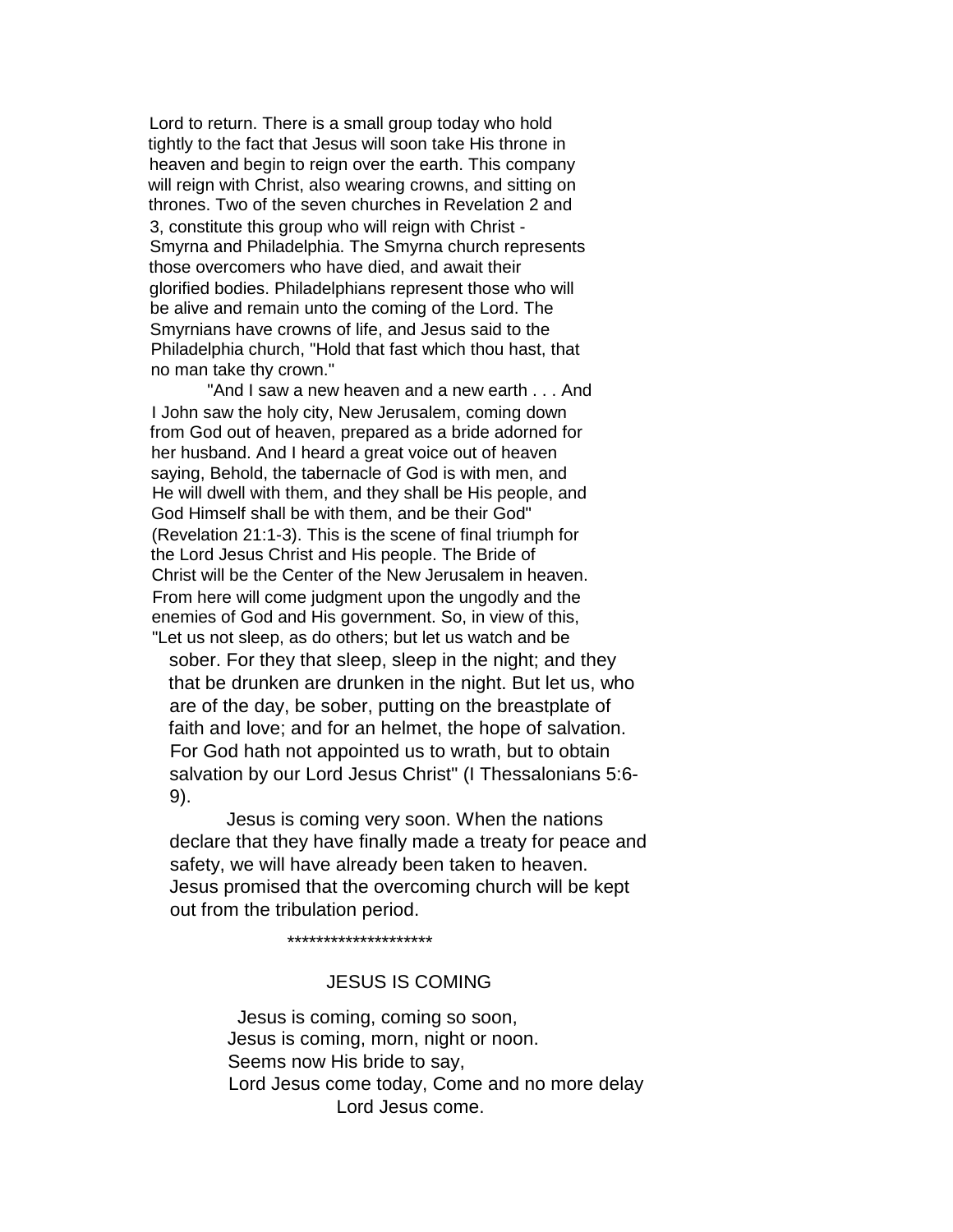Jesus is coming, signs ev'ry where, Loud proclaiming, Jesus is near. 0 saints, your hearts prepare, Put on thy garments fair, to meet Him in the air, When Jesus comes.

Jesus is coming, earth's groans will cease, Jesus is coming, reigning in peace. Soon comes the marriage feast; Cana's best wine at last, sorrow and tears all past, When Jesus comes.

- Harry Long

\* We now see Jesus in the bible, but then face to face.

\*\*\*\*\*\*\*\*\*\*\*\*\*\*\*\*

## The Deception

Gene Hawkins

"And Jesus answered and said unto them, Take heed that no man deceive you. For many shall come in My Name, saying, I am Christ; and shall deceive many." - Matthew 24:4-5

These words record the first sign that Jesus gave in answer to the disciples' questions pertaining to the end time. They tell us that this deception is both philosophical and religious, as "many shall come in My Name," asserting that "I am the Messiah." The message here is that many would attribute to man, what could only be accomplished by Christ and the Cross. They would rob Him of the place to which only He is entitled through redemption, and claim abilities that He alone possesses.

The pattern of this deception is the same for all these signs defined as the "beginning of sorrows," for they become more frequent and intense as times goes on. Verse 11 asserts that "many false prophets shall arise . . ." This pattern of falsity escalates to the middle of the Tribulation Week when the anti-Christ puts his image on display in the temple, "showing himself that he is God" (II Thessalonians 2:4). Matthew 24:26 continues the pattern with this warning: "Wherefore if they shall say unto you, Behold, he is in the desert; go not forth: Behold, he is in the secret chambers; believe it not."

Unspeakable pain and tribulation will literally permeate the atmosphere at that time, and men will be looking desperately for some kind of relief. Promises of a Savior will be made, but Jesus warns people not to fall for such deception. It is important to realize that one cannot pronounce the fallacy of wrong doctrines or actions without being able to declare what is right. These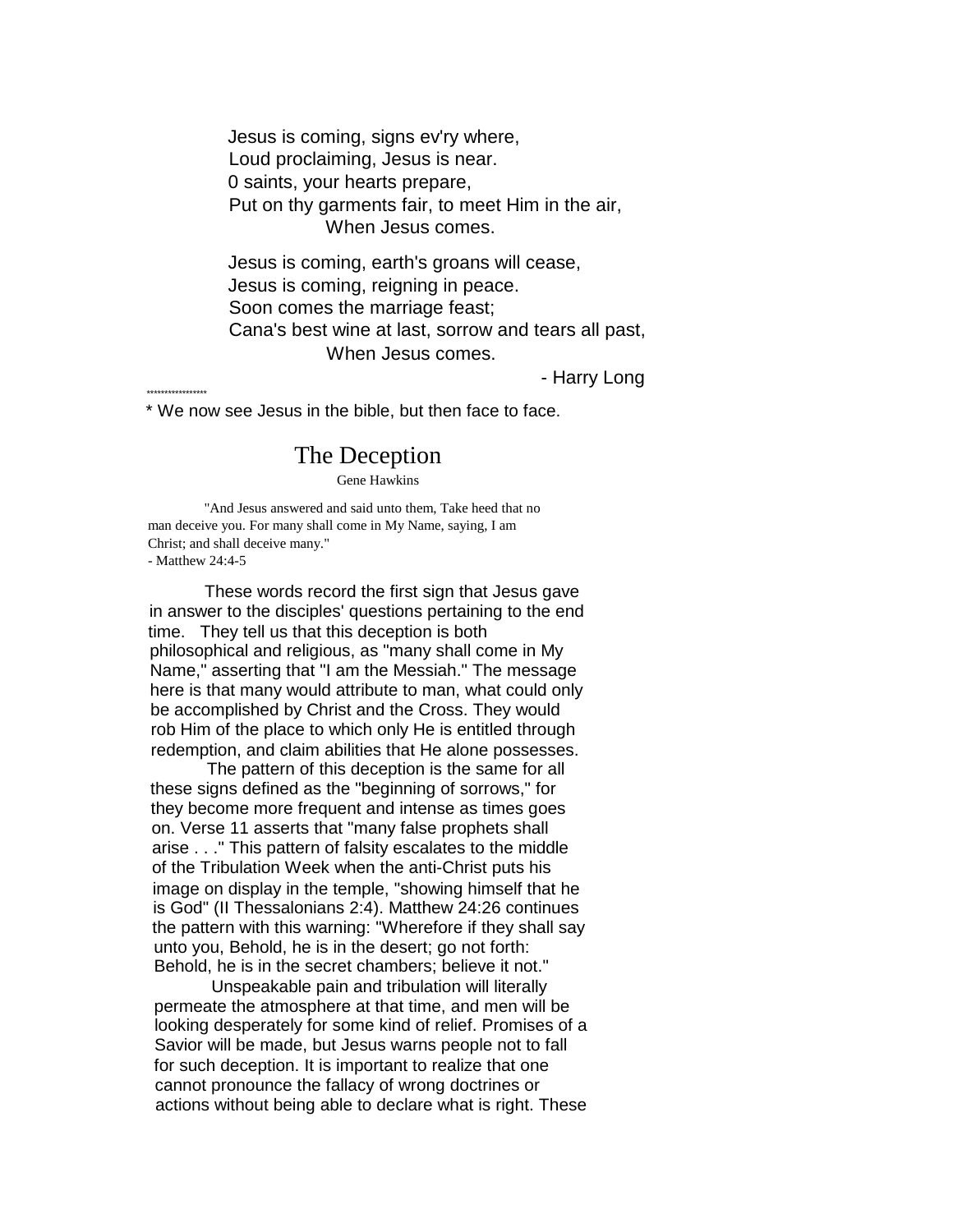next few verses declare the basis for Jesus' bold declaration to "Believe it not!"

"For as the lightning cometh out of the East and shineth even unto the West; so shall also the coming of the Son of man be" (24:27). Jesus declares emphatically that He will not be in the desert or in some secret roomrather, He will come as lightning, or judgment, from the heavens. Verse 28 explains that this judgment will escalate to the battle of Armageddon, "For wheresoever the carcase is, there will the eagles be gathered together." Furthermore, "Immediately after the tribulation of those days shall the sun be darkened, and the moon shall not give her light, and the stars fall from heaven and the powers of the heavens shall be shaken . . . then shall all the tribes of the earth mourn, and they shall see the Son of man coming in the clouds of heaven with power and great glory" (24:29-30). It is this conclusive "sign" that proves the assertions of the imposters are absolute fallacy.

"Let no man deceive you," Jesus said, and that warning applies to our present day. Deception has been a tool of the devil since the Garden of Eden, when he followed the same pattern as seen earlier, and induced Eve to replace God's words with her own ingenuity and reasoning. Numbers 25 details one of Israel's most devastating failures during their years in the wilderness, as they bowed first, to natural fornication, and then thai which is spiritual. This was such a severe infraction of God's Law, that He instructed Moses to "Vex the Midianites, and smite them; for they vex you with their wiles, wherewith they have beguiled you in the matter of Peor, and in the matter of Cozbi" (25:17-18). Bowing down to these gods was simply a type of the same spiritual fornication exhibited by Christendom today, as she replaces Christ's headship with that of mere men.

Paul warns the Church repeatedly of satanic deception. Ephesians 6:11 shouts, "Put on the whole armor of God, that ye may be able to stand against the wiles of the devil." Ephesians 4:14 exhorts that "ye be no more children tossed to and fro by every wind of doctrine and the sleight (fraud) of man whereby they lie in wait to deceive" (as in Matthew 24). From the Garden of Eden to his casting into the Lake of Fire, the devil will continue to implement this tool of deception, and we believers are reminded to constantly be aware of such wiles.

"Take heed that no man deceive you. For many shall come in My Name saying, I am Christ." This portion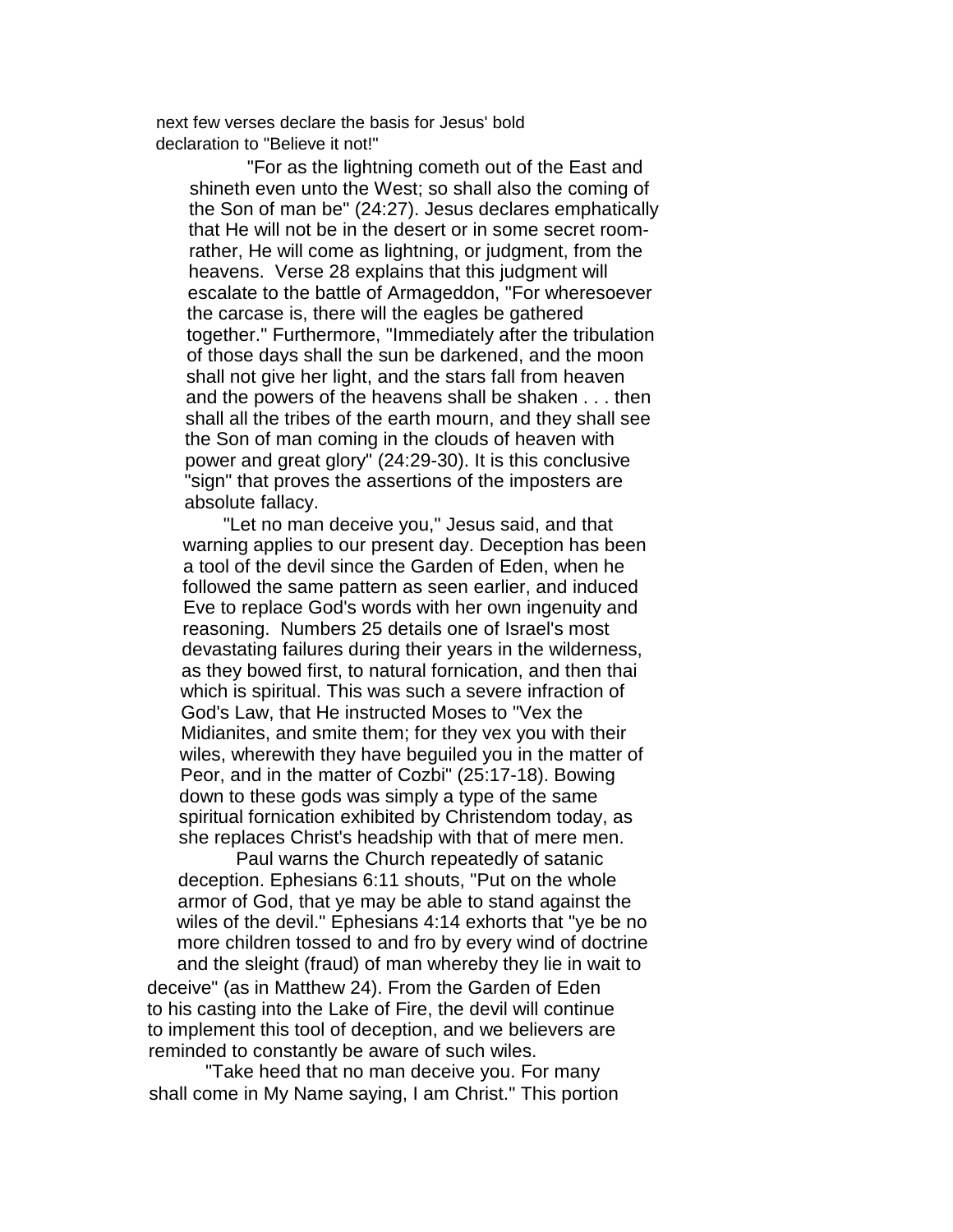is emphatically fulfilled by the false church which claims a place belonging only to Christ. She has been the great deceiver throughout this Church Age. We see her picture in Proverbs 5 and 7. She is called first, the "strange woman," meaning an adulterous woman. "Her lips drop as an honeycomb" and her mouth "smoother than oil." Her ways are said to be "moveable," and a mystery, "for thou canst not know them" (5:1-6). She is further profiled as one who "flattereth with her words." She works under the cover of darkness and is declared to be "an harlot, and subtle of heart." Also, she "lieth in wait at every corner" and practices counterfeit love as she ^ "kissed him." She counterfeits the true religion and the redemption of Christ, declaring, "I have peace offerings and this day have I paid my vows" (7:7-14).

The list of her deception and riches continues to the end of Proverbs 7, resulting in destruction. The same picture is painted of the end-time imposter in Revelation 17 and 18. Babylon, the Great, is seen there as having wealth to which none other religious "woman," or organization, can lay claim. "And the woman was arrayed in purple and scarlet color, and decked with gold and precious stones and pearls" (17:45). She is said to be "sitting upon a scarlet colored beast, full of names of blasphemy, having seven heads and ten horns." The seven literal hills upon which Rome stands, refer to the political clout wielded by this woman over the nations: "The seven heads are seven mountains, on which the woman sitteth." This political influence is world-wide even today, and will continue as religious Rome asserts herself in every nation. No other religious organization can lay claim to such overwhelming influence.

This deception is not only among the nations but also to individuals, as she takes the place of Christ teaching that salvation is found through Mary, the mother of Jesus, rather than the Christ of redemption Her priests are said to have ability to forgive sins, when the Scriptures plainly asserts that "Be it known unto you all that by the Name of Jesus Christ of Nazareth doth this man stand here before you whole. Neither is there salvation in any other; for there is none other Name under heaven given among men, whereby we must be saved" (Acts 4:10-12).

The Church at Thyatira pictures this false regime It is a church noted for her works: "I know thy works and charity, and service, and faith, and thy patience and thv works; and the last to be more than the first I have a few things against thee, because thou sufferest that woman Jezebel, which calleth herself a prophetess to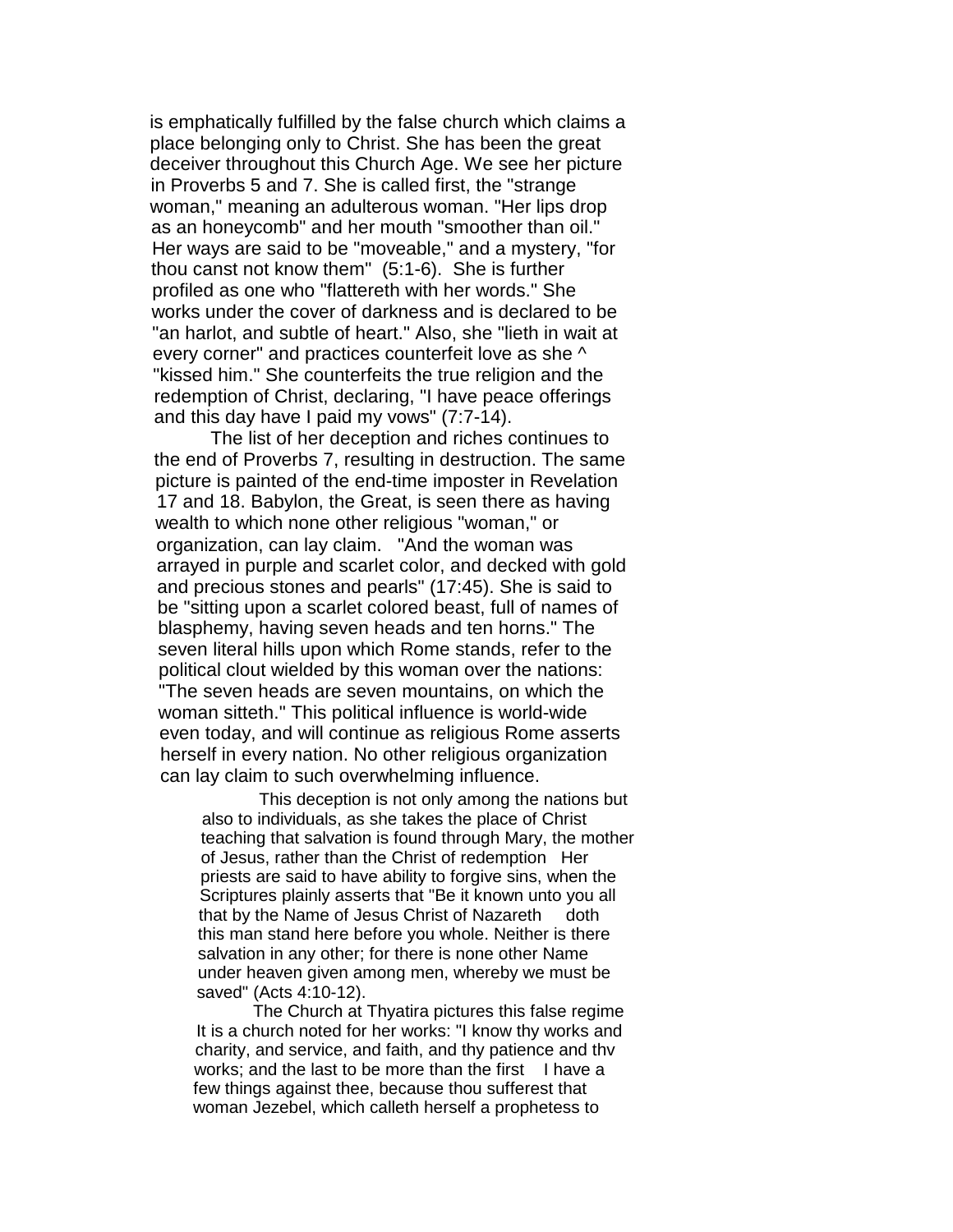teach and to seduce my servants to commit fornication and to eat things sacrificed unto idols" (Revelation 2-19^ 20). It is her humanitarian works that are noted here and she is known for such works around the world today She paints herself as the Savior, rather than Christ and uses these "works" to gain entrance to proclaim a doctrine that promotes fornication, which is taking a headship other than that of Christ, and idolatry Men are deceived into thinking that this church determines the standards of righteousness, rather than the Bible She is doing today exactly what Midianites did to Israel - Numbers 25. Dispensationally, we are living in the Laodicean condition described in Revelation 3-14-22 The name means "The People's Rights", and this false religious system promotes this message worldwide all under the guise of bringing to people the rights they think they deserve.

This church system is not the only imposter today Hezbollah is by no means the global force demonstrated by the false church, but the primary objective of this ungodly regime is also deception, and religion is its vehicle. After the recent conflict with Israel was brought

to a screeching halt, it was Hezbollah that extended massive humanitarian aid to Lebanon, in order that they might be perceived as their savior. It made no difference that they were the ones responsible for the damage being inflicted on this country in the first place.

The president of Iran is also a deceiver. He stated recently that he had been charged to make war, in order to bring forth a "hidden Iman" as ruler of the world. This worldwide deception among the nations will definitely increase until the True Christ is revealed. We must also be on" guard in a more personal manner. Paul's warning to the Corinthians is applicable for our day: "But I fear, lest by any means, as the serpent beguiled Eve through his subtlety, so your minds should be corrupted from the simplicity that is in Christ" (II Corinthians 11:3). Paul begins this chapter with the plea - "bear with me a little in my folly; and indeed bear with me." The folly to which he refers is the Church having been espoused to Christ. So many today are teaching that the entire Church is automatically assured this place, but if that were true, why was Paul so fearful of them being swept away in a wave of deception?

Eve's actions in Eden are repeated in the Church today. Just as Eve disregarded the headship of her husband and took things into her own hands, so also the Church is not subject to Christ, and is taking other headships of men. Paul tells us that Eve was beguiled, "corrupted from the simplicity that is in Christ." Simplicity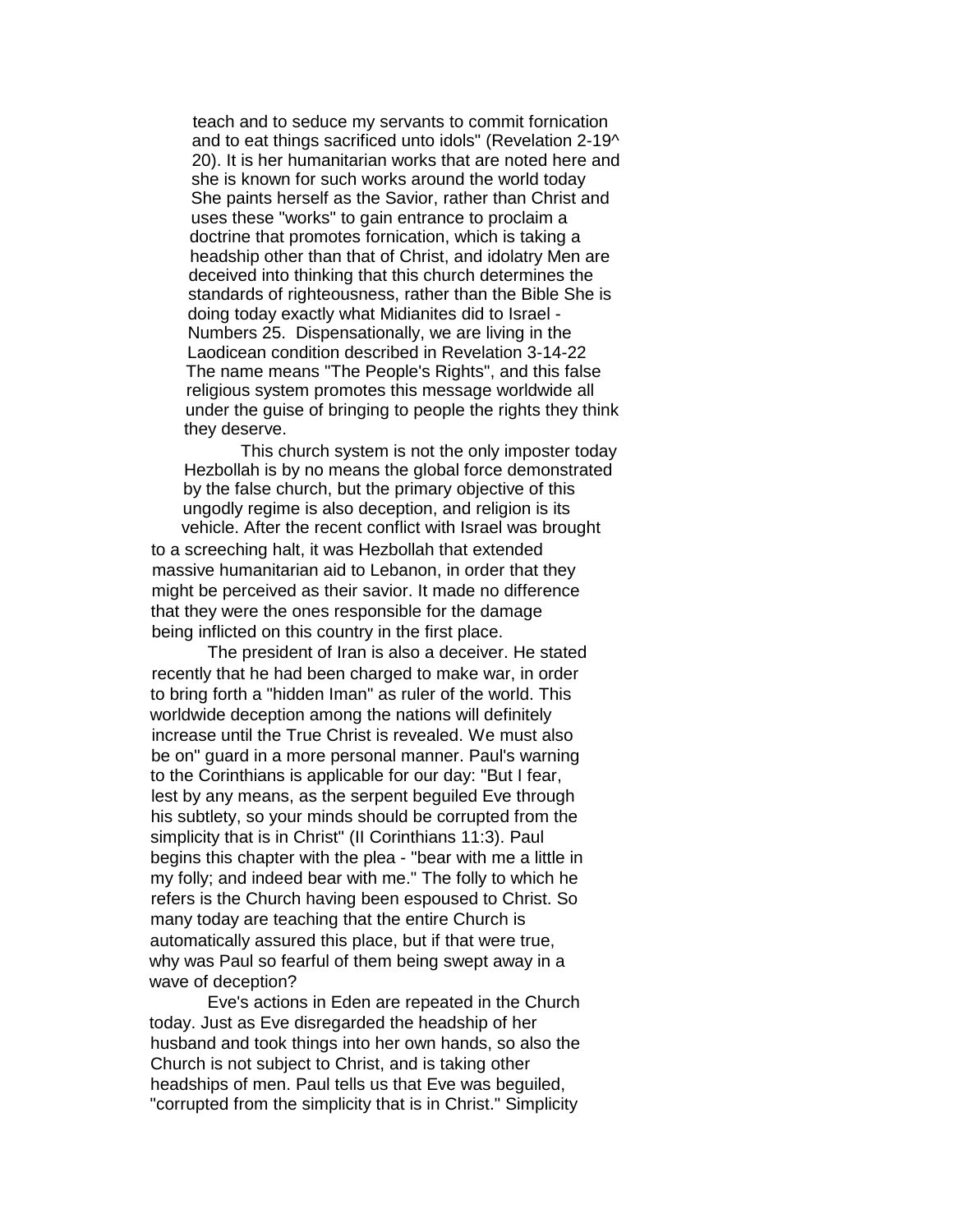means singleness of mind, and speaks of sincerity and dedication. Paul explains this in a three-fold manner in 11:4: "preaching another Jesus, receiving another spirit, and accepting another gospel," all of which are products of deception. Preaching another Jesus is advocating heads other than Christ. There' are many people today who love to exercise control over others. It is Christ who must make known His will to us. The Lord never approved this statement: "The Lord told me to tell you." Secondly, deception declares another spirit, other than Christ's. People may proclaim His Name, but they are

hard, vindictive and vengeful. When the disciples wanted to call fire down from heaven" to consume those who had rejected Jesus, He said, "Ye know not what manner of spirit ye are of (Luke 9:54-55). The Spirit of Christ is one of Grace.

The third element of corrupting the simplicity in Christ is receiving another gospel. Paul says at this point that ye might well bear with him." It is Paul's Gospel that has been grossly ignored in our day. He was chosen by God as the chief apostle for this age, but the Church as a whole has ignored that message, the theme of which is found in I Corinthians 2:2 - "I determined to know nothing among you save Christ and Him crucified." Jesus is not always to the front of the messages heard today Paul further declares that "God shall judge the secrets of men's hearts by Jesus Christ according to my gospel" (Romans 2:16). There is no substitute for Paul's Gospel if we are going to come to full growth in Christ, and not stray from the simplicity described here.

How do we ensure ourselves that we do not fall victim to deception? Paul has already warned us that "evil men and seducers shall wax worse and worse deceiving, and being deceived." It seems that people are willing to accept any kind of deceiving doctrine all in the name of tolerance. It is just not "politically correct" to criticize any religion. I am sure that Elijah would have been severely censured for his mockery of Baal Both Jesus and John the Baptist would have been completely out of line as they termed the unbelieving rebellious Jews "a generation of vipers." While we are unable to eliminate deception in our day, we are charged with bringing as much light as we can to this darkened world.

The Church, as a whole, has failed miserably in this mission, but as individuals, we can shine forth the Light of the Truth to anyone who will listen, and be a witness to its veracity by manifesting it in our own lives Paul urges Timothy to do just that: "But continue thou in the things which thou hast learned and has been assured of, knowing of whom thou hast learned them; and that

from a child thou hast known the holy Scriptures, which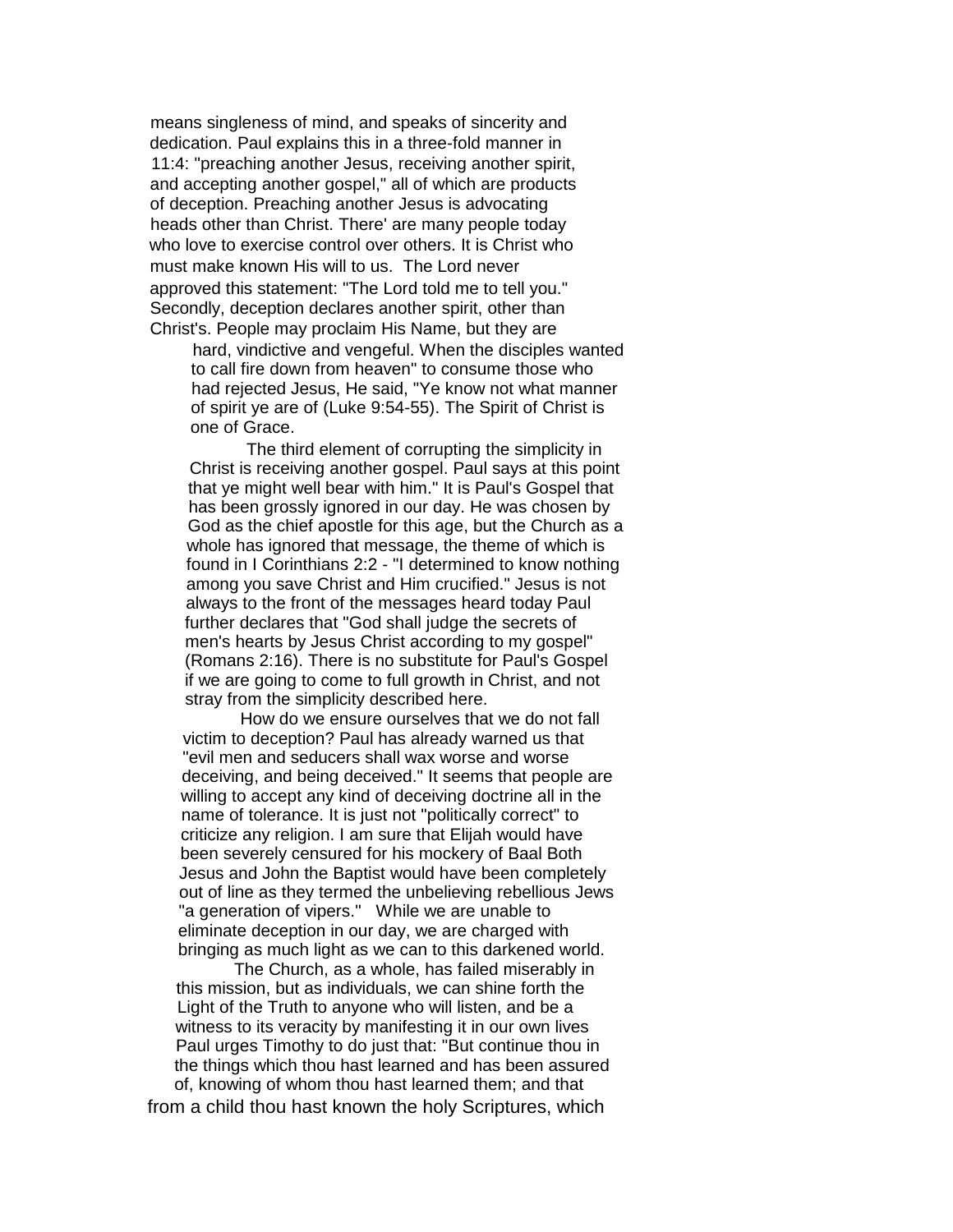are able to make thee wise unto salvation through faith which is in Christ Jesus" (2 Timothy 3:14-15). That is our promise to claim today. Timothy saw the message of Divine Grace on display in Paul's life; likewise, those around us must see the evidence of Truth in us. It is the Truth that will defy all deception. Paul states that "All Scripture is given by inspiration of God, and is profitable for doctrine, for reproof, for correction, for instruction in righteousness; that the man of God may be perfect, thoroughly furnished unto good works."

Paul further warns of the culmination of evil in our day: "And then shall that Wicked be revealed, whom the Lord shall consume with the spirit of His mouth, and shall destroy with the brightness of His coming; even him, whose coming is after the working of Satan with all power and signs and lying wonders, and with all deceivableness of unrighteousness in them that perish; because they received not the love of the truth, that they might be saved" (II Thessalonians 2:8-10). This will occur deep within the tribulation period, but the principle applies today. Men shall perish because they "received not the love of the truth."

We must love truth enough to pursue it, for only truth can defend us against deception, as Paul states emphatically, "And for this cause God shall send them strong delusion, that they should believe a lie." To the degree that men reject truth, they will believe the lie. This is true of any part of the truth. It is important for us to receive all the revelation of the Light that the Holy Ghost would bring, and that for our own protection and growth in Christ.

> I do not ask for mighty words To leave the crowd impressed. But grant my life may ring so true My neighbor may be blessed.

> > Anon

# EDITOR'S REFLECTIONS

\*\*\*\*\*\*\*\*\*\*\*\*\*\*\*\*\*\*\*\*

"And the Lord spoke unto Moses and Aaron in the land of Egypt, saying, This month shall be unto you the beginning of months; it shall be the first month of the year to you."

(Exodus 12:1-2)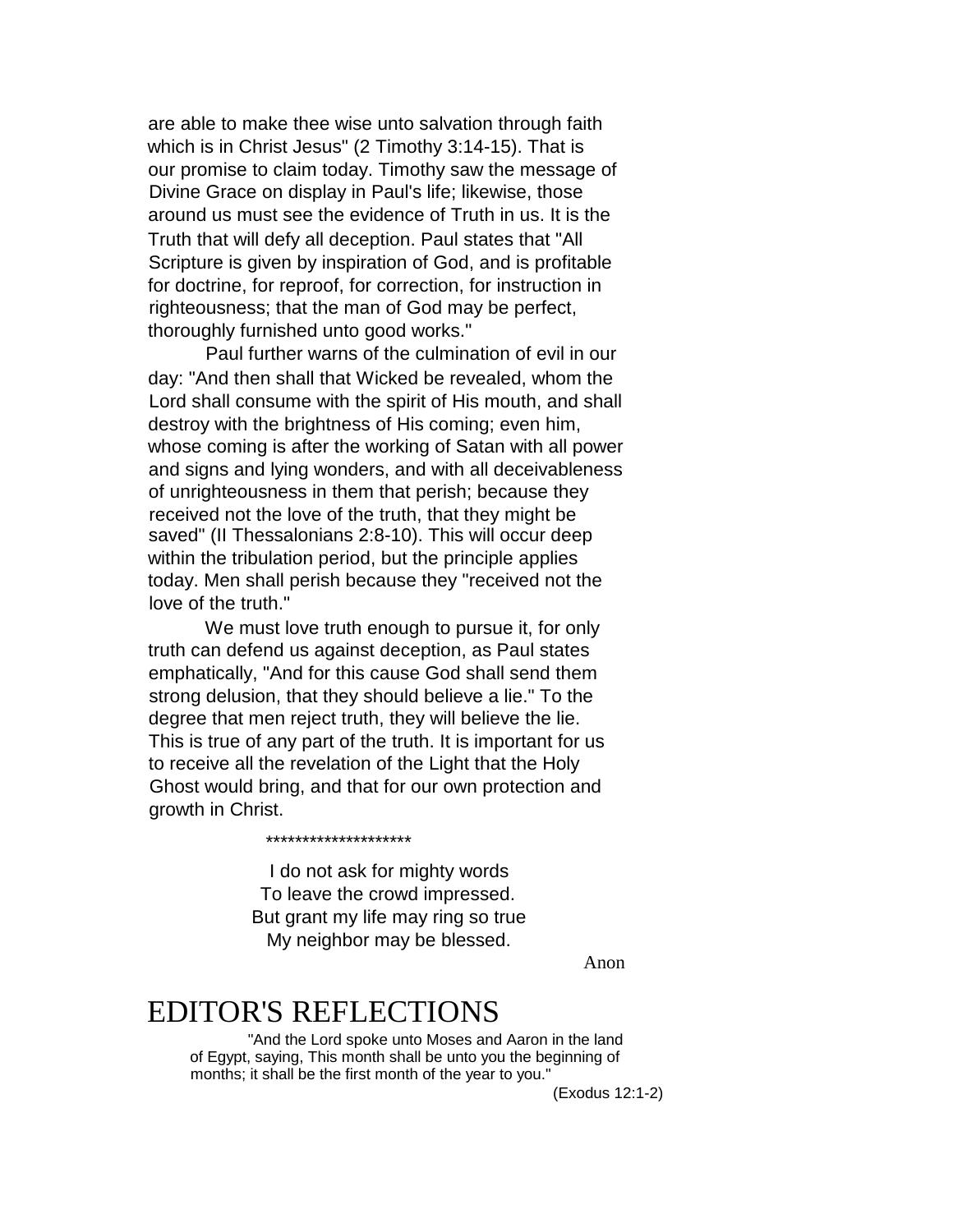What an exciting time for Israel! The children of Israel had been in bondage over 450 years, slaves to the Egyptians, but one day, God spoke to Moses to lead these people out of bondage and into the Promised Land. Neither Moses, nor Aaron or Joshua was equipped for such a task, but when God speaks and makes changes, He will also train those He uses.

The point I want to emphasize this month, being the first one of 2007, is that back then, it was a new beginning. God was going to make radical changes in the lives of His people. They had no idea what it would mean to leave Egypt, cross the Red Sea, and live in the desert. It was exciting because it was new and different. Most of us like changes, except we older ones who are set in a routine. It may have been that way with many of these people also. But, when God makes the changes, we can cope with them.

The new beginning wasn't new because it was January 1, but because of the Passover. In fact, their new year began sometime between March and April of our present calendar. It was new because God was revealing to them, just Who was going to lead them and take care of all their needs. They had been used to slave-drivers, wielding whips, and forcing them into labor for the Pharaoh. What a change was coming! They were to experience what freedom was like. They were not going to be lawless, but under a new Owner, even the God of the Universe. Their passage out of Egypt was dependent upon them observing the Passover; the slaying of an innocent lamb, and eating it. Each household was to bring its own lamb for the feast.

The Children of Israel did not realize that this sacrificial lamb was typical of the Lamb of God who would come many years later to take away the sins of humanity. The Old Testament is full of types, all pointing to Calvary where the Son of God died on the cross The Red Sea would not have parted for them, nor would the Egyptians been defeated, if they had not observed the Passover first. This typical feast was their Passport to the land of Promise, and guaranteed that they would be preserved through those 40 years of desert wanderings.

I guess the point I want to make is that we are all coming into a new year. We realize it is only a continuance of 2006, and we are carrying into the New Year the problems and responsibilities we had in the previous year. But, you know something? We can start anew, especially if we have made a mess of things in '06 Let's go back to Jesus' battle in Gethsemane, travel with Him to the Cross, and put ourselves on that Cross with Him. We do that by counting ourselves to have died with Him there, but we exited with Him from the tomb when He arose from the dead. We live with Him todayi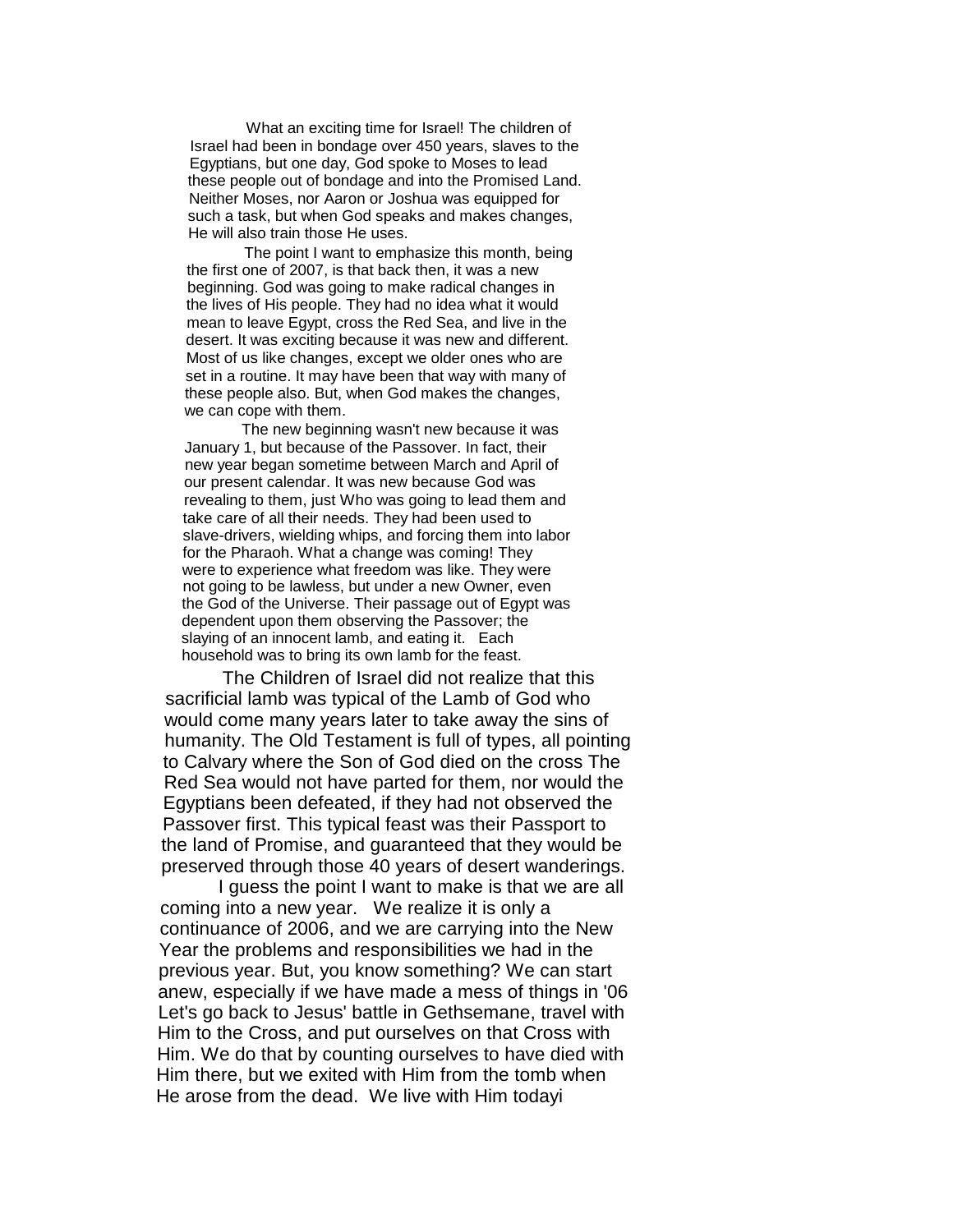Tomorrow we will still live with Him, and each day of the new year. He is our Passport to a victorious journey through the desert of this world. We are His total responsibility! Isn't that great! Our great change may be translation! Praise the Lord!

#### \*\*\*\*\*\*\*\*\*\*\*\*\*\*\*\*\*\*^

### ANNOUNCEMENTS:

Please do not return your CD's. They cannot be reused. When you are through with them, toss them like Fnsbees, or into the trash.

Lessons on Hosea, given by Faith Evans Vieta are now in book form. Write to her for a copy 3031 Road "L" - Alien, KS 66933-9321

## A Number For The Bride of Christ

#### Ty Robinson

The following discussion shows that the number eight, in addition to having to do with the New Creation, New Birth, New Beginning, and Resurrection, is also a number of the Bride of Christ.

In Genesis 24, Rebekah is referred to as "wife" to Isaac eight times (Vs: 3-4-7-37-38-40-51-67.) This chapter gives the best pictures of the Bride of Christ, as Rebekah is a type of the Bride of Christ.

Note this interesting statement concerning the Bride in Revelation 21:11: "Having the glory of God; and her light was like unto a stone most precious, even like a jasper stone, clear as crystal." Strongs Concordance states this concerning the jasper stone: "Jasper, a precious stone of various colors: some are purple (speaking of royalty), others blue (heavenly), green (resurrection), brass (judgment). In Revelation 4:2-3, John states: "I was in the Spirit; and, behold, a throne was set in heaven, and One sat upon the throne. And He that sat was to look upon like a jasper and a sardine stone; and there was a rainbow round about the throne, in sight like unto an emerald." These also give a beautiful description of Jesus Christ.

A few verses later, we read a description of the four living creatures, which were before the throne. These living ones describe the Bride of Christ: "Before the throne there was a sea of glass like unto crystal; and in the midst of the throne, and round about the throne, were four living creatures full of eyes before and behind. And the first living one was like a lion, and the second living one like a calf, and the third living one had a face as a man, and the fourth living one was like a flying eagle. And the four living ones had each of them six wings about him; and they were full of eyes within, and they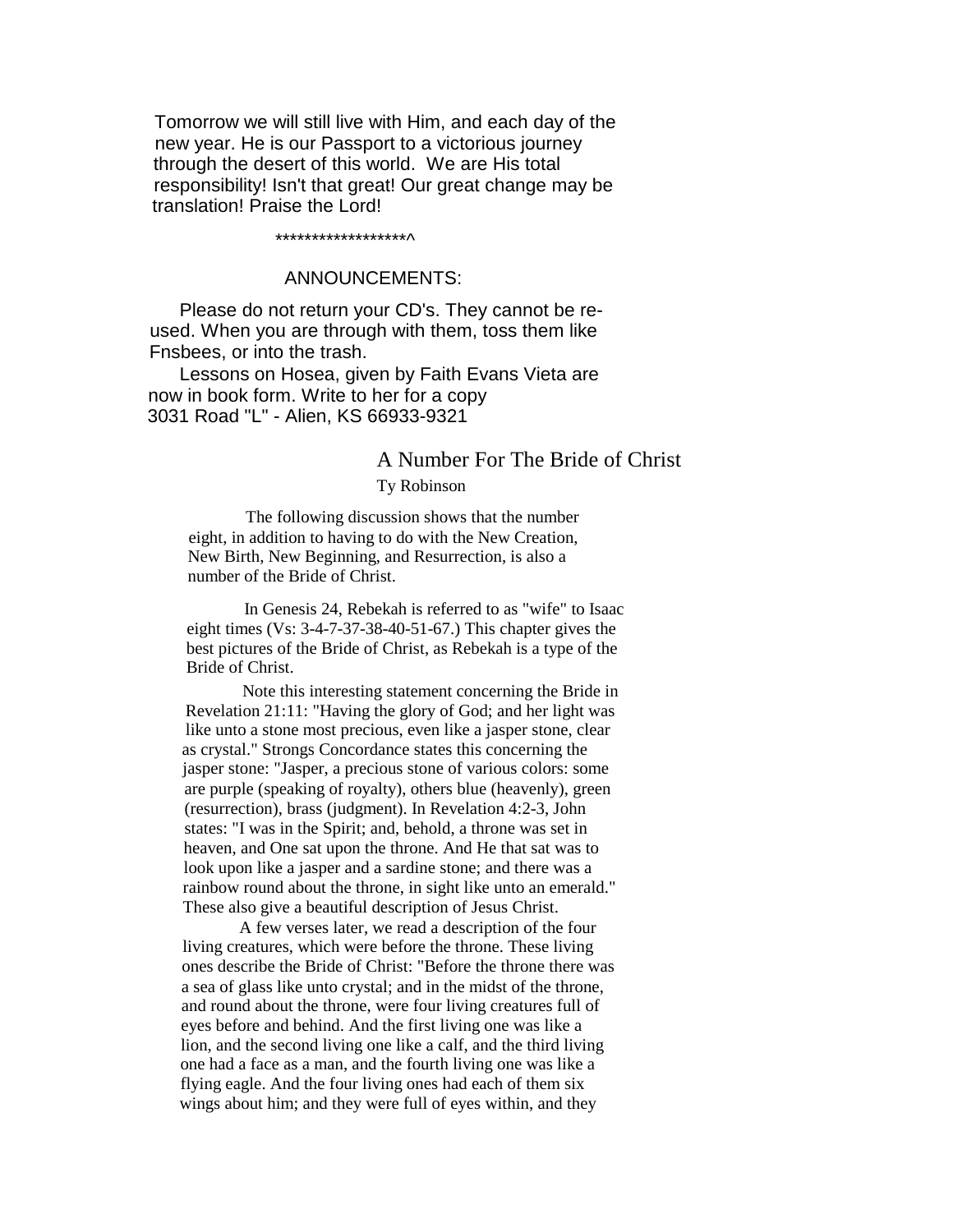rest not day and night, saying. Holy, holy, holy. Lord God Almighty, which was, and is, and is to come." (4:6-8).

These four living ones (beasts) have qualities that correspond to those found in Jesus, as portrayed in the four Gospel Records. Matthew pictures Jesus as King of the Jews the Lion of the tribe of Judah. Mark portrays Jesus as the faithful Servant, like the faithful ox who serves man. Mark's Gospel does not give a genealogy, because a servant's genealogy is never given. There is a lengthy genealogy found in Luke's Gospel, because he portrays Jesus as the Son of man. John paints a picture of Jesus as the eternal heavenly One, the flying eagle of Revelation 4:7. Obviously, the Bride of Christ has taken on Christ-like qualities.

These same four living creatures are also seen in Ezekiel 1. There are other places in Ezekiel where these same four living creatures are seen. In 1:16, we read, "The appearance of the wheels and their work (was) like unto the color of beryl; and they four had one likeness: and their appearance and their work was as it were a wheel in the middle of a wheel. In 10:9: "And when I looked, and behold the four wheels by the cherubims, one wheel by one cherub, and another wheel by another cherub; and the appearance of the wheels was as the color of a beryl stone. Beryl is mentioned eight times in Scripture. In Revelation 21, where we find a description of the Bride of Christ as the great city, New Jerusalem, the foundation of the wall of the city was garnished with all manner of precious stones, and the eighth foundation was beryl. This is one more example of the number eight pointing to the Bride of Christ.

Another picture of Christ and His Bride is found in Song of Solomon. Myrrh is found 8 times in the book; 17 times total in Scripture. Alice S. Mooneyhan says this of myrrh in her notes on Song of Solomon. "Myrrh is always connected with sorrow and suffering. It seems to have been a custom of the women of that time to carry a bundle of myyrh between the breasts, to hang it around the neck with a chain, as a token of suffering. Spiritually, it means to us suffering with Christ." We eventually leam to welcome this experience, because suffering with and for Christ brings great good into our

lives. When the disciples were persecuted for Jesus' sake, they rejoiced because "they were counted worthy to suffer shame for His Name" (Acts 5:41). The Apostle Paul wrote, "I take pleasure in infirmities, in reproaches, in necessities, in persecutions, in distresses for Christ's sake" (2 Corinthians 12:10). The saints who are running for the Prize of the high calling in Christ Jesus go through sufferings (if need be) to become full overcomers. (I Peter 1:6-9).

Two of the other 17 verses that mention myrrh, also point us to the Bride of Christ. One is found in Esther 2:12: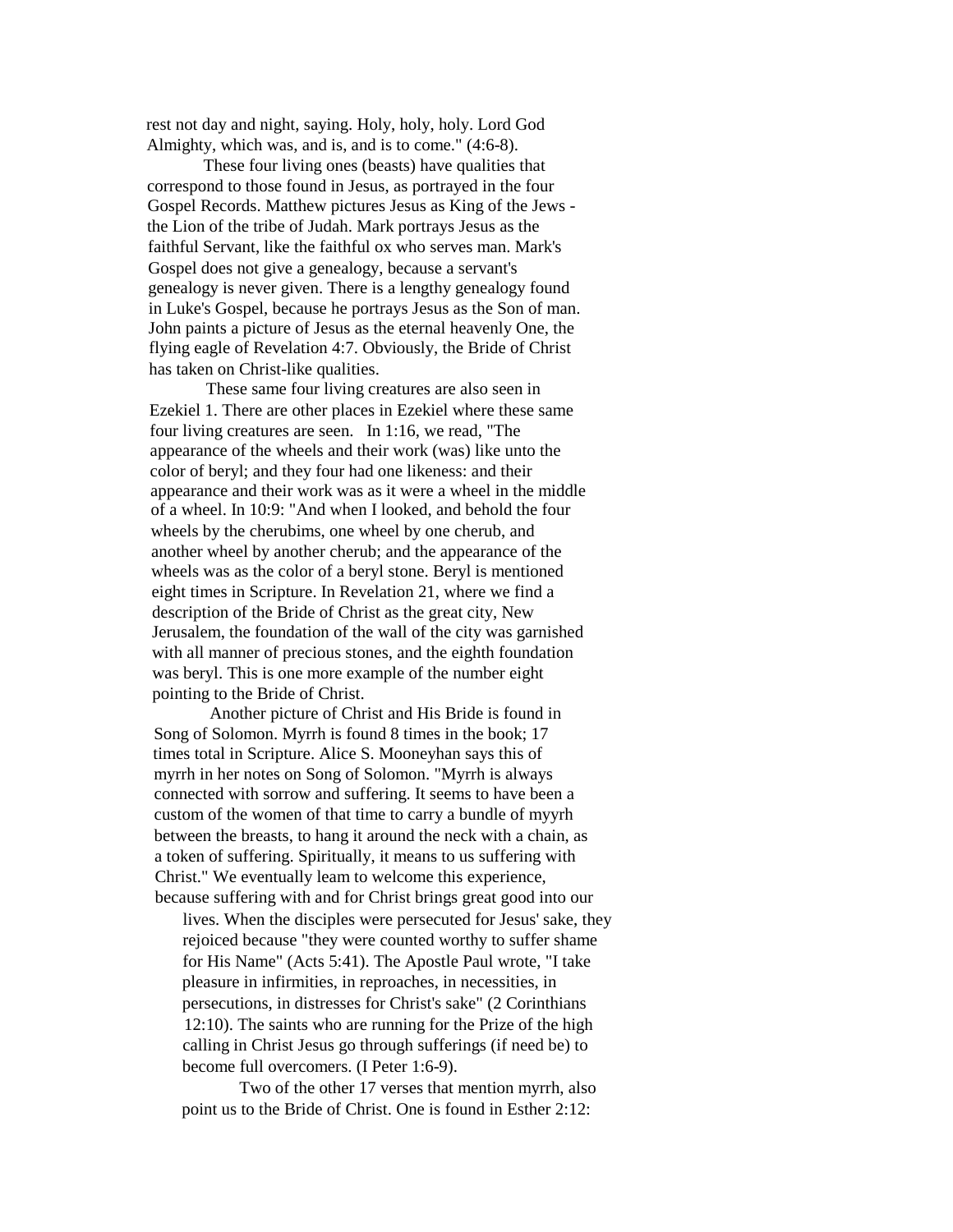"Now when every maid's turn was come to go in to king Ahasuerus, after that she had been twelve months, according to the manner of the women, (for so were the day of their purifications accomplished, to wit, six months with oil of myrrh, and six months with sweet odors . . . ." Esther is a type of the Bride of Christ. Another Scripture that mentions myrrh and connected with the Bride is Psalms 45:8: "All Thy garments smell of myrrh, and aloes, and cassis, out of the ivory palaces, whereby they have made thee glad."

There are eight women whom Paul commended, listed in Romans 16. In studying the meaning of these women's names, we find qualities that will also be found in the Bride of Christ. The first woman mentioned is Phoebe. Her name means "shining," or "radiant one." She speaks of the Bride of Christ who will radiate the glory of the Lord. The word "servant" refers to an attendant, a minister, a deacon, and is always used by Paul. In this case, he used it for Phoebe. Chenchrea was a seaport of Corinth whom whence Paul had sailed (Acts 18:18). Chenchrea means "small, like a millet seed," which was abundant there. Note what Paul said about Phoebe: "That ye receive her in the Lord, as becometh saints, and that ye assist her in whatsoever business she hath need of you; for she has been a succourer of many, and of myself also." This word is used only here, and means a female guardian, protectress, patroness, carrying for the affairs of others, and aiding them with her resources. Brother Copley notes that the word "succourer" means a "first-rate protectress, and further states that Phoebe was not ashamed to minister to a little flock.

She was "radiant" because of an inward glory, and possessed the Spirit of Christ, as found in Hebrews 2:18- "For in that He himself hath suffered being tempted. He is able to succour (help) them that are tempted. Brother Copley concludes his comments on Phoebe by stating, "Phoebe always shared with Christ in His service and suffering here, and will share with Him in His radiant glory hereafter."

The second woman mentioned in Romans 16 is Priscilla, wife of Aquila. "Greet Priscilla and Aquila my helpers in Christ Jesus; who have for my life laid down their own necks; unto whom not only I give thanks, but also all the churches of the Gentiles. Likewise greet the church that is in their house." Priscilla is mentioned five times (Grace) in the Word, and one time as Prisca. She was always mentioned with her husband, who was a tentmaker according to Acts 18-3 We also leam that Paul dwelt with them and worked with them The time Paul spent with them, they learned his message first hand. Pnscilla's name means "Ancient one," and she shows the character of God as the Ancient One, or the Ancient of Days, spoken of in Daniel. Her overcoming quality was that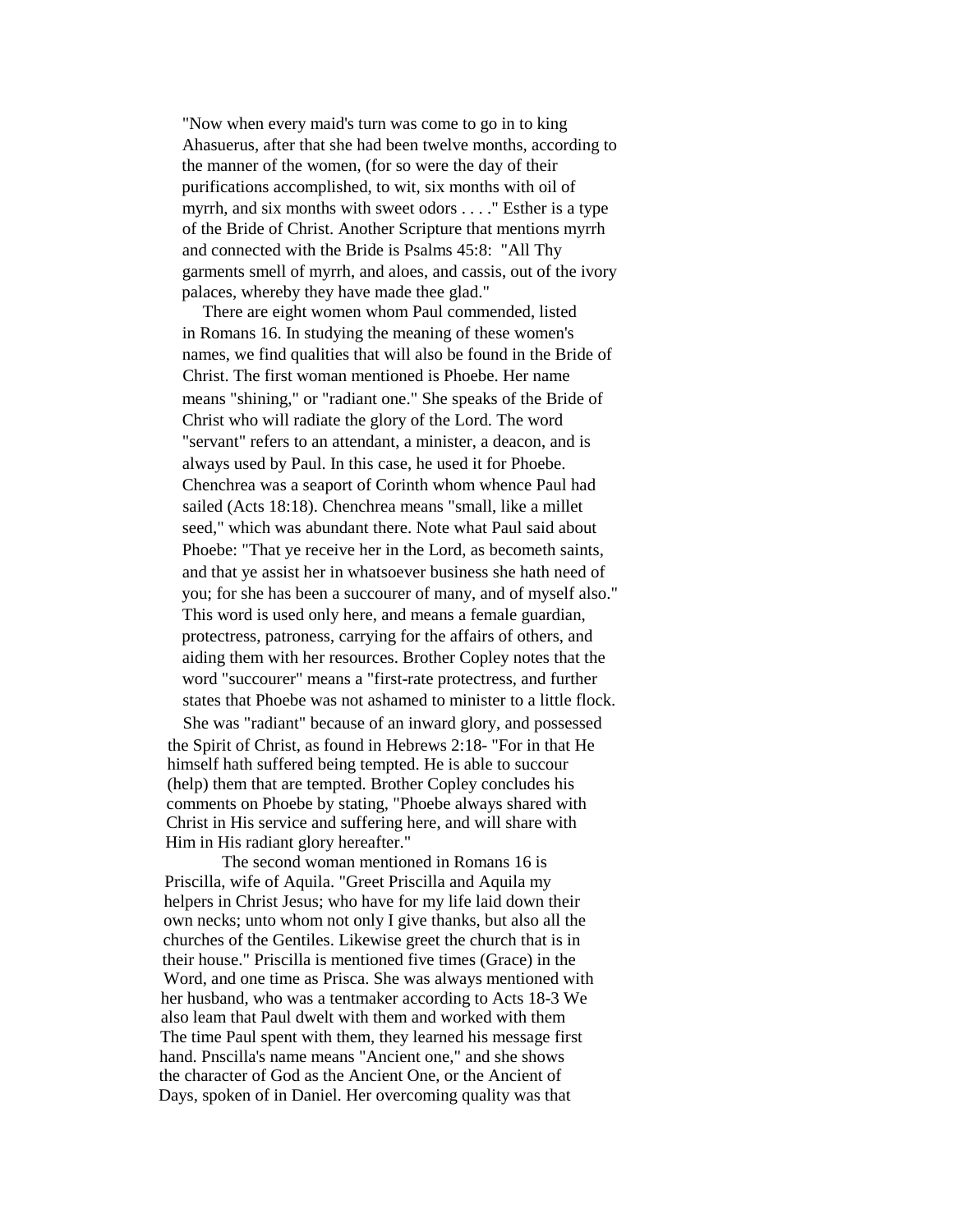she was willing to lay down her neck for the Gospel and by doing so, she was gaining Christ as her heavenly Bridegroom

The third woman mentioned in Romans 16 is Mary: "Greet Mary who bestowed much labor on us." Brother Copley calls her "the exalted," and Brother Hawkins notes that her name means "bitter." It speaks to us of the bitter experiences that the full overcomers will have in this life if they are to attain to being "exalted" with Christ and reign with Him. Paul said that Mary had bestowed much labor. All these women mentioned so far were co-laborers with Christ.

Next, we read ofJunia: "Salute Andronicus and Junia my kinsmen, and my fellowprisoners, who are of note among the apostles, who also were in Christ before me." Junis means "youthful," and speaks of the vibrancy of the Bride Company She is not old and ready to pass away, but rather her strength is renewed like the eagles, for she trusts in the Lord "But they that wait upon the Lord shall renew their strength; they shall mount up with wings as eagles; they shall run, and not be weary; and they shall walk, and not faint." (Isaiah 40-31) She was willing to suffer with Christ, and became a fellow prisoner

with Paul. The kind of suffering she endured. Brother Copley notes, is "first-rank suffering."

The firth woman mentioned is Tryphena. Her name means "luxurious." Her name shows that the Bride of Christ has learned to flourish and grow fat, feeding on the Word of God, feeding on Christ. "As the living Father hath sent Me, and I live by the Father; so he that eateth me, he shall live by me." (John 6:57).

Tryphosa is named along with Tryphena. "Salute Tryphena and Tryphosa, who labor in the Lord. Tryphosa's name means "illuminating," which is what the Bride of Christ will be, illuminating to those around her. "For ye were sometimes darkness, but now are ye light in the Lord; walk as children of light." (Ephesians 5:8). The Bride of Christ displays Light in this old darkened world, more than any others. (Philippians 2:14).

"Salute the beloved Persis, which labored much in the Lord. Persis, "one who divides," has learned to separate the flesh from the Spirit, worldliness from spirituality. "Study to show thyself approved unto God, a workman that needeth not to be ashamed, rightly dividing the Word of Truth." (2 Timothy 2:15)

Julia means "downy" which hints to us of the downy dove, or the power of the Holy Spirit in our lives. "And Jesus, when He was baptized, went up straightway out of the water, and lo, the heavens opened unto Him, and He saw the Spirit of God descending like a dove, and lighting upon Him" (Matthew 3:16; also, Luke 3:22, and John 1:32). In Song of Solomon we read: "Behold, thou art fair, my love; behold,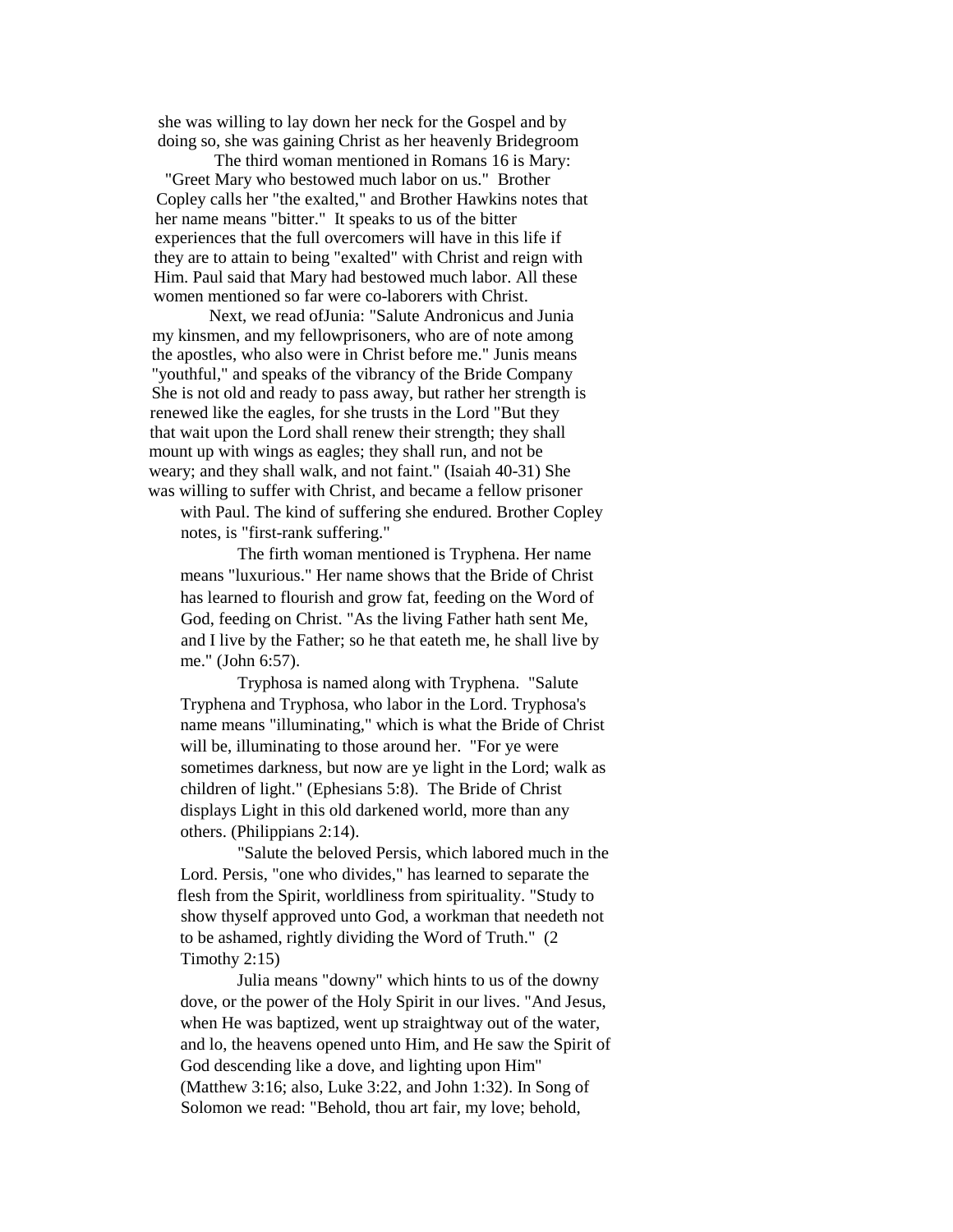thou art fair; thou hast doves' eyes." "The flowers appear on the earth; the time of the singing of birds is come, and the voice of turtle (dove) is heard in our land." "0 my dove, that art in the clefts of the rock, in the secret places of the stairs, let me see thy countenance, let me hear thy voice; for sweet is thy voice, and thy countenance is comely." "Behold, thou art fair, my love; behold, thou art fair; thou hast doves' eyes within thy locks; thy hair is as a flock of goats, that appear from Mount Gilead." (Song of Solomon 1:15; 2:12; 2:14; 4:1)

## HEAVENLY GARMENTS

"I will greatly rejoice in the Lord; my soul shall be joyful in my God: for He hath clothed me with the garments of salvation, He hath covered me with the robe of righteousness, as a bridegroom decketh himself with ornaments, and as a bride adorneth herself with her jewels." —Isaiah 61:10

Most people like to be well-dressed. There used to be articles about the ten best dressed people in the U.S. There is an old saying that "clothes makes the man." There was a story about a struggling pastor, whose wife was addicted to buying new dresses, and as soon as she could scrape up a few dollars, she would go and put a down payment on a new dress, and since the pastor had a small church, he was on a tight budget. When he was dunned for the new dress, he would become furious with his wife, and reprimand her, and show her that her closet was full of dresses. She would tell him that she was really sorry, but that the devil knew her weakness and whenever she saw a new dress on display, she felt compelled to buy it. Her pastor-husband advised her that the next time she felt tempted, to tell the devil to "get thee behind me." A few days later, she saw a gorgeous dress in the store window and thought there would be no harm in just trying it on, and lo, and behold, she ended up charging it. When her husband got the bill for it, he almost had a stroke. He confronted her about it and her answer, again, was that the devil made her do it. He replied, "Didn't I tell you to rebuke the devil?" She said, "When I tried it on, it fit like a glove and I knew I shouldn't buy it, so I told the devil to "get thee behind me." He answered back and told me that it fitted me perfect in the back also; so I just had to get it."

It's all right to be well-dressed if we can afford it, but our goal should be to become a well-dressed citizen of heaven. As we begin our Christian walk, there is a taking off and a putting on. In Mark 10:46-52, there is the narrative of blind Bartimaeus, sitting along the highway begging. When he heard that Jesus was coming along the way, he cried out, "Thou son of David have mercy upon me." Jesus stood still, and the

reason that He did, I believe, is that Jesus recognized a cry of faith. He must have believed Him to be the Messiah, as he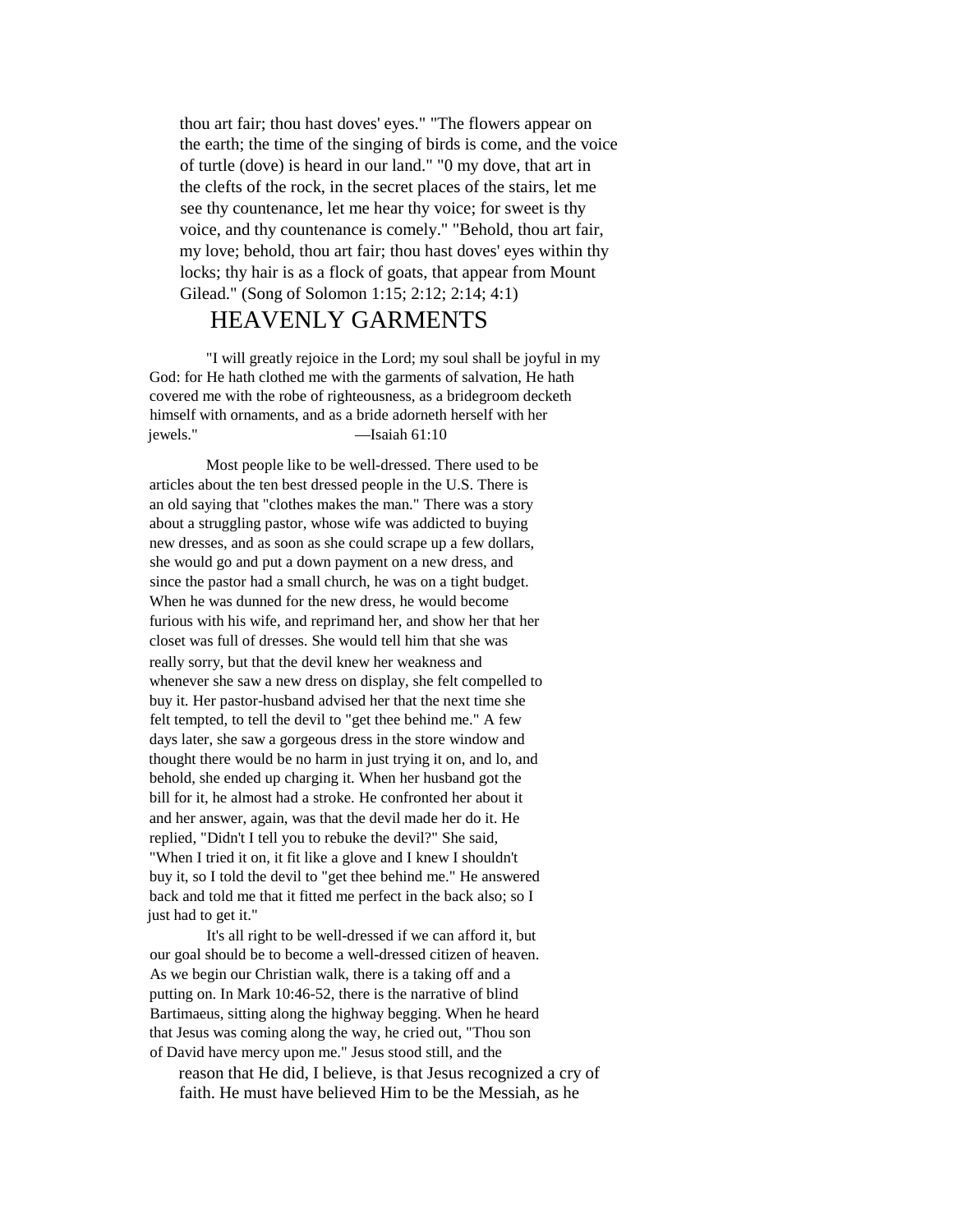called Him the Son of David. When Jesus bade him to come to him. Verse 50 states that he threw away his garment. That seems to be strange, but that particular garment was one worn by the blind to signify their blindness. It would be equivalent to the white canes that the blind use today. This did not go unnoticed by Jesus, who said, "Thy faith has made thee whole." That garment also represented his old life, as Paul explains in II Corinthians 5:17: "Therefore if any man be in Christ, he is a new creature; old things are passed away; behold, all things are become new."

In Luke 5:36, Jesus speaking a parable said, "No man putteth a piece of a new garment upon an old, if otherwise, then both the new makest a rent, and the piece that was taken out of the new agreeth not with the old." Then, He used an illustration of putting new wine into old bottles. Jesus was speaking of the old and new covenants, and that the new covenant of grace was going to replace the covenant of law. He knew that not many to whom He was speaking would respond to the new covenant of grace, replacing the law. He ends His parable by saying, "No man also having drunk old wine straightway desireth new; for he saith. The old is better." But, what is surprising is that in the light of Paul's epistles, many believers are still mixing the old wine with the new.

In Matthew 23:5, Jesus spoke to the scribes (the theologians of that day) and to the Pharisees about them enlarging the borders of their garments, in order to be noticed as religious men. Jesus also warned His disciples to beware of the scribes that liked to parade around in long robes. The scribes and Pharisees had their own dress code and to be dressed as they were, was not only a mark of religious piety, but one of prestige. How unlike Bartemaeus they were! They refused to shed their showy garments so they could come to Jesus.

In Colossians 3:12-14, Paul lists some of the heavenly garments that we should put on and wear: "Put on therefore, as the elect of God, holy and beloved, bowels of mercies, kindness, humbleness of mind, meekness, longsuffering;

forbearing one another, and forgiving one another, if any man have a quarrel against any; even as Christ forgave you, so also do ye. And above all these things put on charity (LOVE), which is the bond ofperfectness." Romans 13:14 exhorts us to "put on Jesus Christ." Notice some prophetic Messianic verses in Isaiah 61:1-3. Note Verse 3: "to appoint unto them that mourn in Zion, to give unto them beauty for ashes, the oil of joy for mourning, the garment of praise for the spirit of heaviness." Most of us could use some of these garments. Paul and Silas put on these garments while they were prisoners in a Philippianjail, and it worked wonders for them!

At the beginning of my Christian walk, Matthew 5:20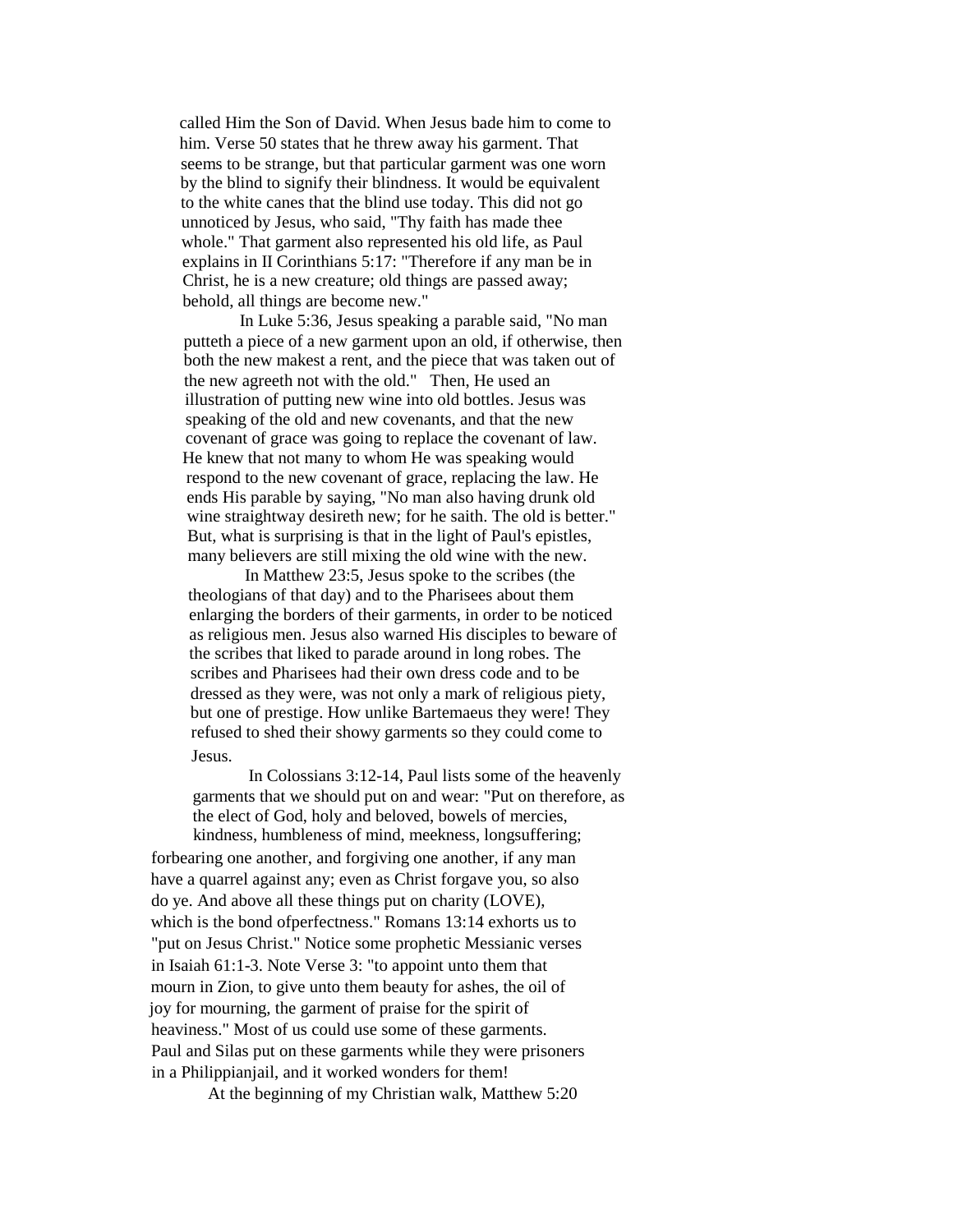was somewhat frightening to me: "For I say unto you. That except your righteousness shall exceed the righteousness of the scribes and the Pharisees, ye shall in no wise enter into the kingdom of heaven." I had not yet learned the difference between man's holiness versus God's holiness. I read that these religious people fasted, paid tithes, said long prayers, abstained from worldly pleasures, washed their hands many times a day, kept the Sabbaths and feast days. Even their name, Pharisee, meant separated. They were the very holiest of Jesus' day. All this would have been an impossibility for me to keep. But Paul, who was himself a radical Pharisee, gave a personal list of these works, and called them all "dung" that he might win Christ. Philippians 3:4-9.

Isaiah was a mighty prophet of God. After one glimpse of God's holiness, he called himself a man of unclean lips, and that all his righteousness was as filthy rags (64:6). There is an interesting story in Zechariah 3, concerning Joshua the high priest. Evidently he had been bound by Satan at one time, because the Lord rebuked the devil and pointing to Joshua, said, "Is not this a brand plucked out of the fire?" He instructed those who stood by Joshua to "Take away the filthy garments from him . . . and I will clothe thee with change of raiment." Verse 5 states that he was given a complete change of raiment. The old garments of Joshua were filthy because they were fleshly ones. Paul states the same thing about himself in Romans 7:18. "In my flesh dwelleth no good thing." Solomon had the best that this world could offer, but the Lord said that Solomon in all his glory was not arrayed as the lilies were.

God gave instructions to Israel about their garments, which gave birth to teaching concerning heavenly garments. "thou shalt not wear a garment of divers sorts, as of woolen and linen together." When I first read that, I was puzzled for some time. I went to bed still pondering, but when I awoke the next morning the Scripture came to mind - "But the anointing which ye have received of me abideth in you, and ye need not that any man should teach you, but the same anointing teaches you all things, and is truth, and is no lie." (I John 2:27).

Exodus 28 gives the wardrobe of the high priest. In Leviticus 16:4, they are referred to as holy garments, and were designed by the Lord Himself. They were all linen. Now, why linen? For the answer, read Ezekiel 44:17-18: "And it shall come to pass that when they enter in at the gates of the inner court, they shall be clothed with linen garments, and no wool shall come upon them, while they minister in the gate of the inner court, and within they shall have linen bonnets upon their loins; they shall not gird themselves with anything that causeth sweat." An illustration of this is found in Genesis 4. Cain was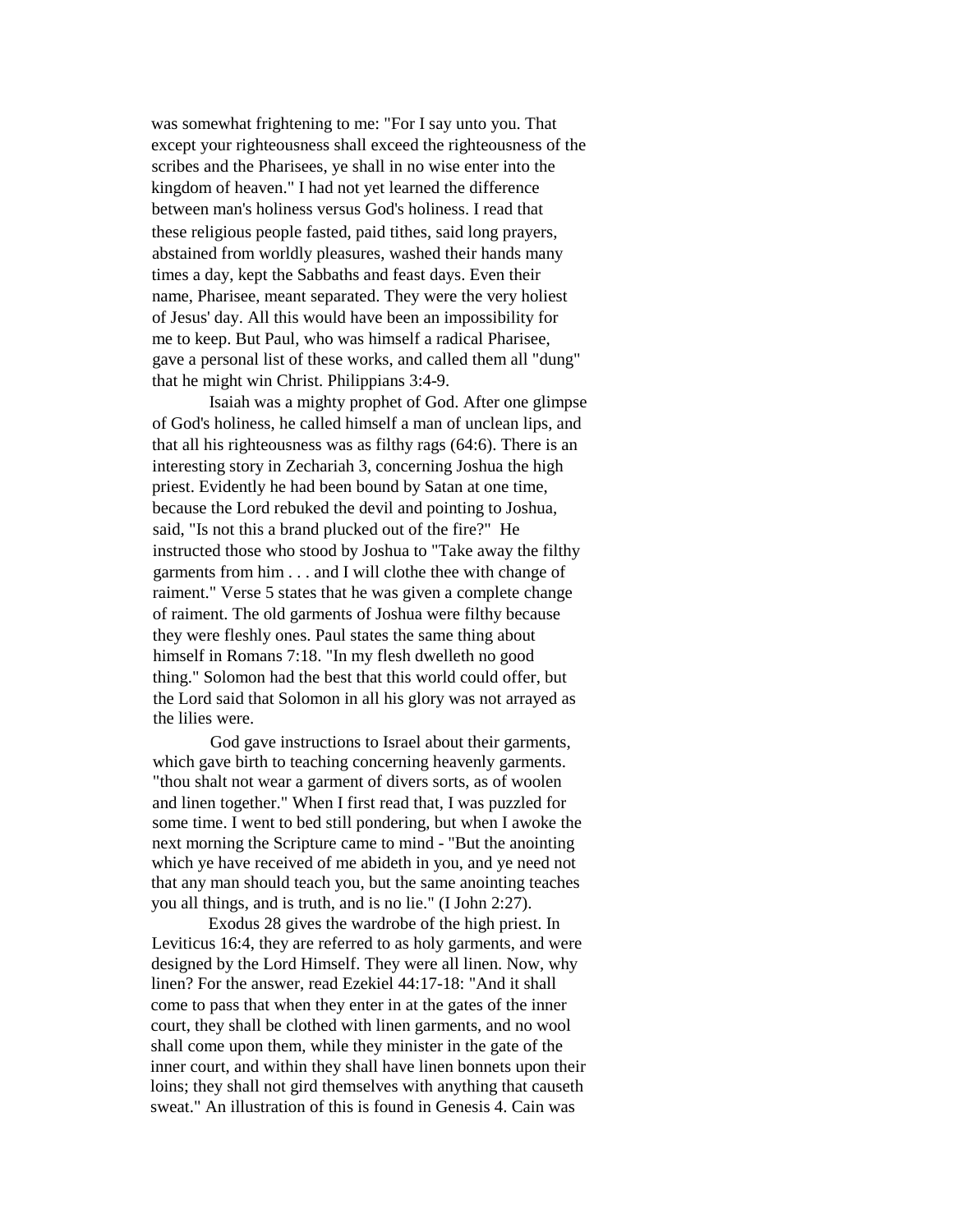a tiller of the ground, a farmer, and one day he brought an offering that he had labored for and had harvested, but God rejected it. To the natural man, this doesn't seem fair. His offering was the result of a lot of back-breaking labor, but remember that the ground had been cursed. He had probably been working all day, causing a lot of sweating, and brought the offering without being clean. Of course, Cain and Abel represent the offering of works and that of faith.

The first hymn I sang in church was "Rock of Ages." One of the verses says, "Nothing in my hands I bring - but simply to Thy Cross I cling." Another verse has, "Not the labors of my hands, can fulfill thy law's demands." Paul sums it all up in Ephesians 2:7-8: For by grace are ye saved through faith, and that not of yourselves; it is the Gift of God; not of works, lest any man should boast." Wearing wool causes sweating. Wool is the product of sheep, and Isaiah says, "All we like sheep have gone astray." Sheep have no sense of direction, that is why they need a shepherd. Natural man has no sense of spiritual direction and needs the Holy Spirit. "For as many as are led by the Spirit of God are the sons of God." Wool speaks of man's holiness, while linen speaks of God's holiness.

Jesus often spoke in parables because it was so that his disciples would know the mysteries of the Kingdom of Heaven. What gets to me is how some people take parables and make facts out of them, while on the other hand, they take plain facts and make parables out of them. I would classify a parable as a story with a heavenly meaning. With this in mind, read the parable in Matthew 22, which is about a king who gave out marriage invitations for his son's wedding. There was one guest who came, not properly dressed for the occasion, and was thrown out. Notice how the king addressed him: "Friend, how earnest thou in hither not having a wedding garment? And he was speechless." Remember, this is only a parable, because in reality no one who is not dressed in wedding garments will even be at the heavenly marriage of the Lamb. "Friend," signifies the one who has been favorable to the Gospel, but as Paul states in Hebrews, "How shall we escape, if we neglect not "reject" - so great salvation?" This one had never really accepted the Lord, but thought his "clothes" were all right. Satan is an expert wool clothier. He can dress you up as sharp as a tack, so that every dead and lukewarm church would be proud to have you as a member.

When can we know if we are wearing true holiness? Listen to Paul: "That ye put off concerning the former manner of life, the old man, which is corrupt according to the deceitful lusts. And be renewed in the spirit of your mind. And that ye put on the new man, which after God is created in righteousness and true holiness .. .." (Ephesians 4:22-32)

- (Robert Devost)

\*\*\*\*\*\*!|<S|t)|tl|!!|tl|Cl|t>|ci|c,|t,|t;|t This is my wonderful story, Christ to my heart has come;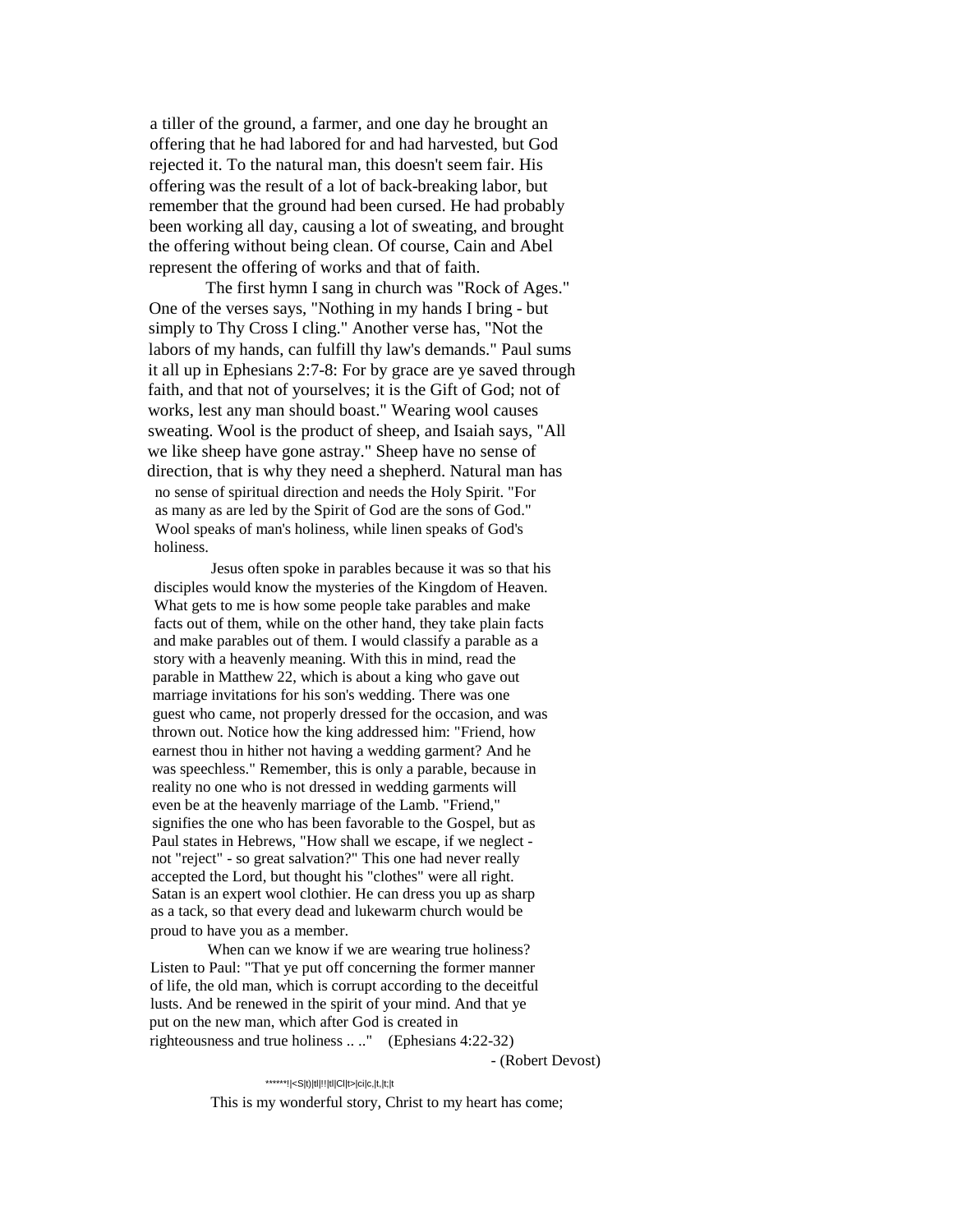Jesus the King of Glory, finds in my heart a home. Christ in me. Christ in me, Christ in me, 0 wonderful story; Christ in me, Christ in me, Christ in me the hope of Glory. "Thou shalt not plant thee a grove of any trees near unto the altar of the Lord thy God, which thou shalt make thee. Neither shalt thou set thee up any image; which the Lord thy God hateth." (Deuteronomy 16:21-22)

The Cross is represented by the ancient altars of Israel. There were to be no groves around the altar - no decorations. The heathen had their altars too, corrupted from the true altar. The modernist has it the other way: he says that our Gospel of the blood of the cross is inspired by pagan blood sacrifices. Pagan sacrifices are corruptions, either consciously or unconsciously, of the authentic sacrifices of the Scriptures. Because they did not like to look at the ugly spectacle of blood-soaked altars, they planted trees around them to lessen their severity, to hide the crudity by flowering trees and fragrant shrubs.

We are to remember always that the Cross is an awful thing. It is not an entertaining spectacle; it is a bloody horror! It is inartistic, dreadful, repulsive. Campbell Morgan has said, "The people who look upon the cross of Christ as vulgar, we agree. It is the most vulgar object in the whole of the world's history. But whose is the vulgarity? Not that of the sweet Son of God who gave His blood to wash away our sin. It is the vulgarity of those who nailed Him there, who blasphemously deny its necessity, of those who by Bible criticism, make light of sin."

God commanded that there be no groves of trees around the altar. We are to present to the world the naked splendor, the bloody glory, of the Cross. There must be no object of additional appeal beside the Cross. It must be the only attraction. The Holy Spirit will honor faith and the simple proclamation of the naked truth that Jesus saves through the blood of the cross. We need no

kind of "bait" to entice people into our services.

In Exodus 34:13, God commanded: "Ye shall . . . cut down their groves." In our text, we had God's command not to plant any groves in imitation of pagan altars. In Deuteronomy 31:29, Moses predicted the future failure of God's people: For I know that after my death ye will utterly corrupt yourselves, and turn aside from the way which I have commanded you; and evil will befall you in the latter days; because ye will do evil in the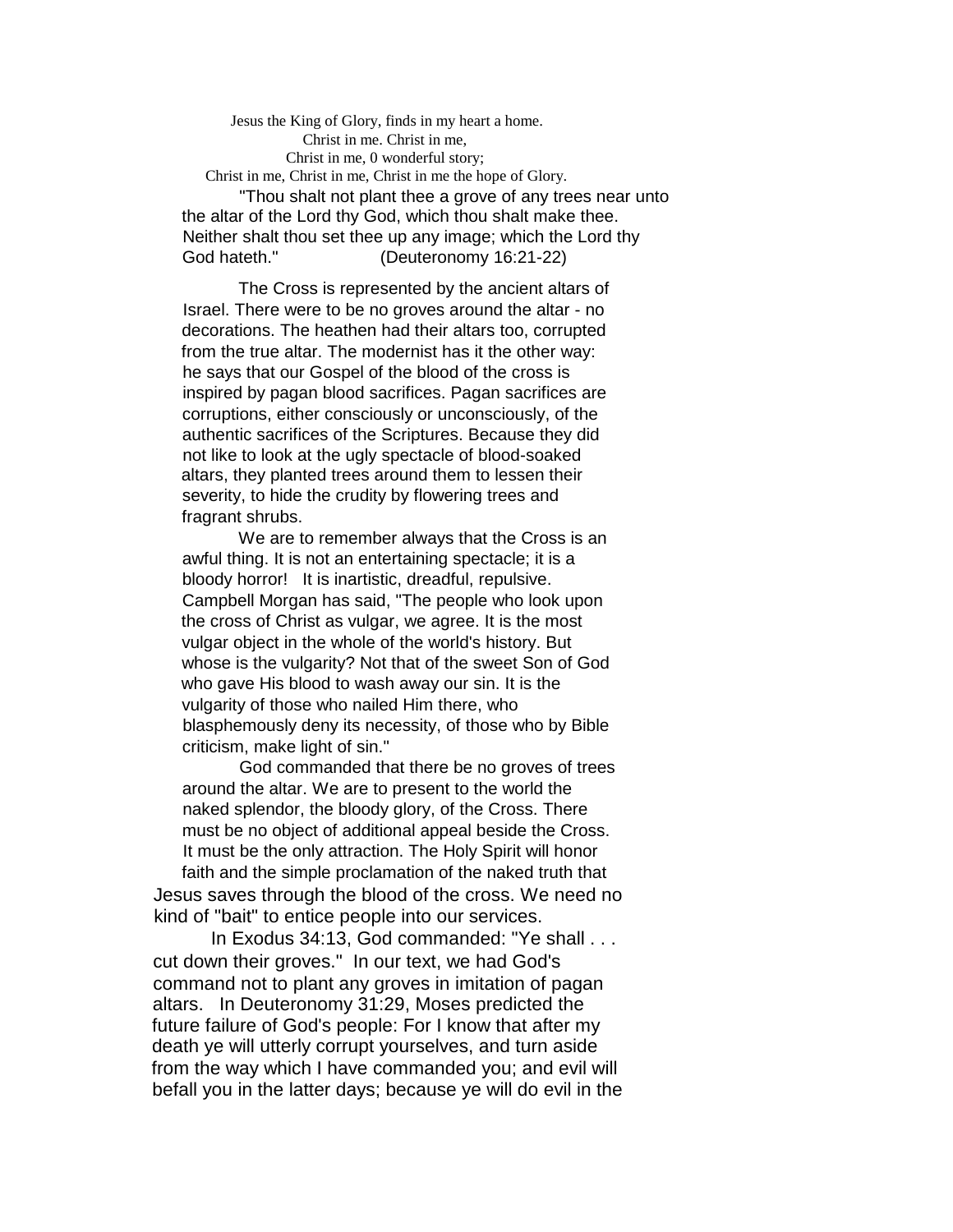sight of the Lord, to provoke Him to anger through the works of your hands." Not many years after his death, we have the record of their miserable disobedience: "And the children of Israel did evil in the sight of the Lord, and forgot the Lord their God, and served Baalim and the groves" (Judges 3:7). If God's ancient people failed we can fail also. They soon lost the vision and corrupted the pattern. I wonder if we are tempted in this dispensation of Grace to lose the simplicity and glory of the Cross?

There must be no groves, no beautifying, no easing of the severity. We must proclaim in absolute truthfulness what God has given us. The nearer we get to this splendid glory of the naked cross, the more the glory of the Lord surrounds us. We are happy to preach it; the people are gripped by its message; and sinners are moved by the simplicity of this unadorned Gospel. No natural or earthly beauty must ease the severity or the tragedy of the death of Christ.

Hosea tells of the people corrupting their holy altars: "they sacrifice . . . under oaks and poplars, and elms, because the shadow thereof is good." (4:13). That's it. The shadow is good! Light is convicting. Decorating the Cross is to make sinners feel easy there; modifying the simple declaration of the full truth of the Gospel; reducing the severity of the Word - all this is abhorrent to God. He does not want shadow, but light!

Evil king Ahaz saw an elaborate altar at Damascus, and he coveted such a beautiful and decorated altar. He gave instructions to the wicked

priest, Urijah, to have such an altar made, to remove the blood-stained altar from the East of the temple, the position God designed for it, and to put this miserable Damascus altar in its place. (II Kings 16). He did not utterly abandon the blood offerings, but the blood of sacrifice avails nothing if it is not sprinkled in accordance with the pattern. It is as we walk in the light that we have fellowship with one another and the blood of Jesus Christ cleanseth us from all sin. The blood did not avail for him at the new altar.

Ahaz did not remove the brazen altar altogether. He dared not, but he put the altar of God in a secondary place. Ahaz was walking in the dark. Beware how we may relegate the Cross to a secondary place, planning attractive introductions to its severity. We cannot use the cross as a talisman, a mascot, a lucky charm. There is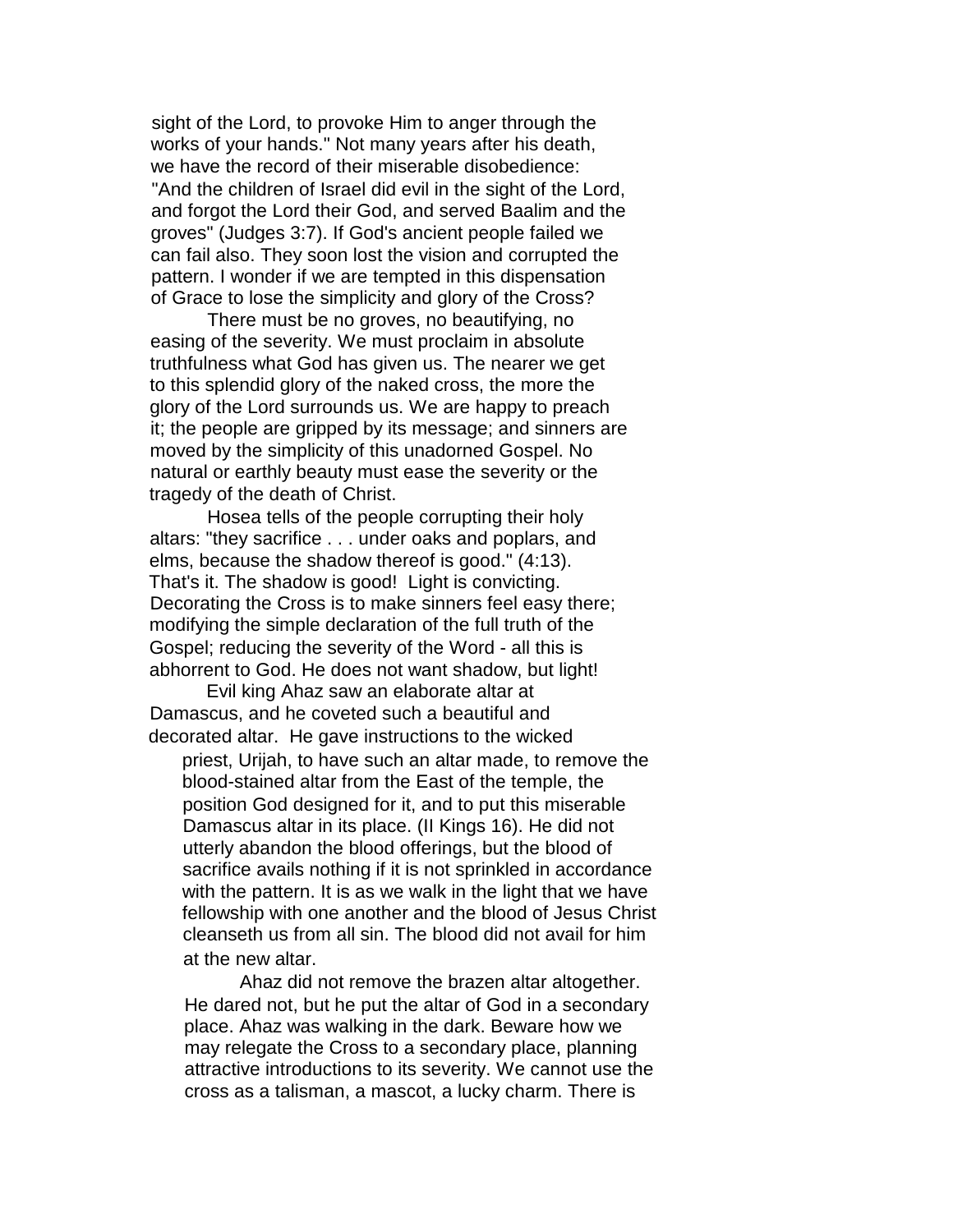no security in such "holy" charms. The Cross is not a lucky amulet; yet that is what Ahaz and Urijah made of the blood-stained altar.

There must be no amusements to entertain and charm people; no scented paths to the Cross; no laburnums, no rhododendrons, no crimson blossoms, no rose trees, no garden parties around the Cross. The Cross is not a spectacle for entertainment; it is a lonely glory that is, in itself, a splendid attraction. The people of the Lord must gather at the blood-stained Cross. Thank God, there is Christ! Sin abounded at the Cross. Our sins nailed the Savior there. It was not a beautiful and flowery picture.

Thank God for the sweet memories of good men like Josiah, who have left a trail of glory. Thank God for Godly men who uplift the banner of the cross with no device save splattered blood. Josiah destroyed all the ungodly adjuncts, both foul and fair. "He broke down the houses of the sodomites that were by the house of the Lord, where the women wove hangings for the grove" (II Kings 23:7). What evil! Every conceivable vileness develops from small departures from the true pattern. We dare not depart today, or so it will be again.

Josiah destroyed the things which seemed so innocent, so attractive, helpful, charming. They might have asked him, "What harm in beautiful tapestries?" Beware the honey of sweet sentiment and outer embellishment. "And he broke in pieces their images, and cut down their groves; and filled their places with the bones of men" (23:14).

There must be no additions of any sort to aid the work of the Cross. The best of earth cannot lift us one inch above the earth. Many things of natural man may be beautiful, but they cannot lift the soul to heaven. Jesus needs no other force at His side to draw all men unto Him. The Cross drew "all men unto Him." We must preach a Person; not a policy or principle; not a movement, but the Master; not a creed, but the Christ; not a system, but the Savior.

No reservations, no reductions of the perfect standard. No half-measures. "Thou shalt not sacrifice unto the Lord thy God any bullock or sheep wherein is blemish, or sheep wherein is blemish, or any illfavouredness; for that is an abomination unto the Lord thy God" (Deuteronomy 17:1). Christ is the perfect